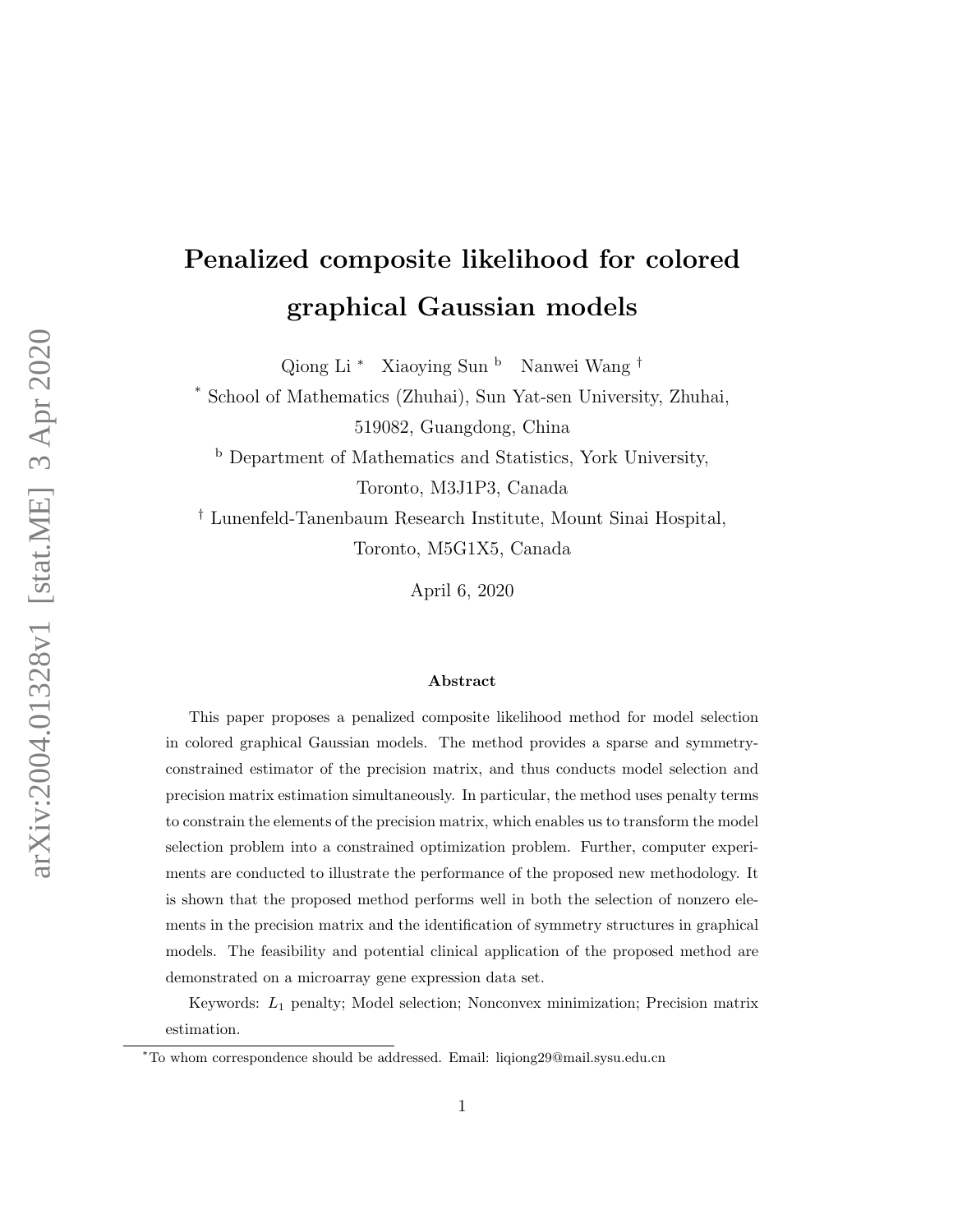# 1 Introduction:

In recent years, undirected graphical models [\(Lauritzen, 1996\)](#page-18-0) have been playing an important role in statistical inference, which are widely employed to analyze and visualize conditional dependence relationships among variables. In a graphical model of a multivariate distribution, vertices represent random variables and edges encode conditional dependencies among the vertices. Precision matrix estimation and model selection in graphical Gaussian models is equivalent to estimating parameters and identifying zeros in the precision matrix. The increasing availability of large data in different disciplines makes graphical models an excellent tool to capture the conditional structure between component variables. Graphical Gaussian models have been successfully applied in a number of fields such as genetic networks [\(Dobra et al., 2004\)](#page-17-0), biological networks [\(Newman, 2003\)](#page-18-1) and financial networks [\(Fan et al., 2012\)](#page-17-1).

Colored graphical models are developed by adding symmetry restrictions to the precision matrix of graphical models [\(Højsgaard and Lauritzen, 2008\)](#page-18-2). As constrainted graphical Gaussian models, colored graphical models can be represented by coloring the associated underlying graphs. The colored edges and vertices are associated with the restricted equal entries in the precision matrix. Adding symmetry restriction to the precision matrix reduces the number of parameters, and thus is useful when the number of variables greatly exceeds the number of observations. In [Højsgaard and Lauritzen](#page-18-2) [\(2008\)](#page-18-2), the authors derived a maximum likelihood method for the estimation of the precision matrix. However, the stepwise procedure requires the known graphical symmetry structure and does not simultaneously perform parameter estimation and model selection.

In the approximate composite likelihood approach, the estimation function is defined from low-dimensional conditional or marginal distributions. It is typically employed when full likelihood is computationally infeasible or computationally expensive. Attractive applications of composite likelihood have emerged rapidly to deal with problems with longitudinal data [\(Fieuws and Verbeke, 2006\)](#page-17-2), survival data [\(Parner, 2001\)](#page-19-0), missing data [\(Yi et al., 2011\)](#page-19-1), statistical genetics [\(Larribe and Fearnhead, 2011\)](#page-18-3) and Bayesian inference [\(Ribatet et al., 2012\)](#page-19-2).

This paper proposes a penalized composite likelihood method that performs model selection and precision matrix estimation simultaneously in colored graphical Gaussian models. We employ  $L_1$  penalties on the off-diagonal elements and on the difference of pairwise elements of the precision matrix. This idea is motivated by simultaneous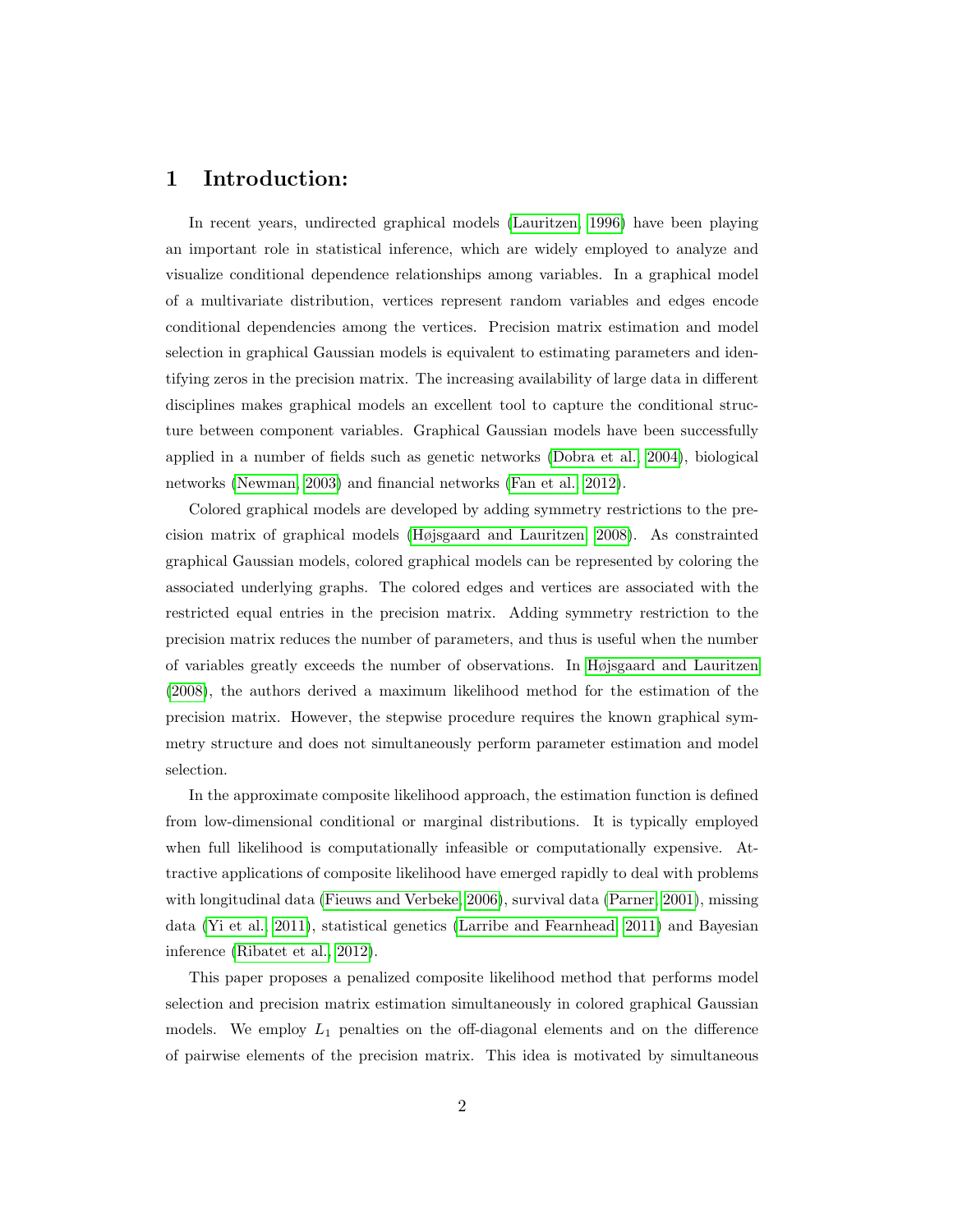grouping and feature selection in linear regression [\(Shen et al., 2012\)](#page-19-3). The  $L_1$  penalties encourage sparsity and, at the same time, give symmetric estimates of the precision matrix. In addition, we develop a computationally efficient method using the difference of convex functions (DC) algorithm, the augmented Lagrangian approach and the coordinate descent optimization. By combining composite likelihood, we further derive a strategy to convert a matrix optimization problem into several much simpler quadratic problems.

The rest of this paper is organized as follows. Section 2 describes colored graphical models and composite likelihood. Section 3 gives the regularization methodology for estimating the precision matrix in the framework of a colored graphical model. Section 4 presents exhaustive numerical examples to demonstrate the promising performance of the penalized composite likelihood method. Section 5 illustrates an application of the proposed method on a glioblastoma gene expression data set. Section 6 concludes the manuscript with a summary.

# 2 Preliminaries

#### 2.1 Colored graphical models

We consider an undirected graph  $G = (V, E)$  where  $V = \{1, 2, \dots, p\}$  and E are the sets of vertices and undirected edges, respectively. Let  $X = (X_v, v \in V)$  be a p dimensional random vector following a multivariate normal distribution  $N_p(\mu, \Sigma)$ . Let  $\Theta = (\theta_{ij})_{p \times p} = \Sigma^{-1}$  be the precision matrix. For an undirected graph  $G = (V, E)$ , we consider a positive definite cone  $P_G$  of matrices with the element  $\theta_{ij} = 0$  whenever the edge  $(i, j) \notin E$ . A well-known property of graphical Gaussian models  $\{N_p(\mu, \Theta^{-1}), \Theta \in$  $P_G$  is  $X_i$  is conditionally independent of  $X_j$  given all the remaining variables  $X_{V \setminus \{i,j\}}$ if and only if  $\theta_{ij} = 0$ . In addition, we can assume  $\mu = 0$  without any loss of generality. If  $\mu \neq 0$ , all arguments remain valid by simply centering our data.

Now, let  $V = \{V_1, \dots, V_R\}$  be a partition of V where all vertices in  $V_k, k = 1, \dots, R$ , have the same color. Similarly, let  $\mathcal{E} = \{E_1, \dots, E_S\}$  be a partition of E where all edges in  $E_r$ ,  $r = 1, \dots, S$ , have the same color. We call that V and E are the coloring of vertices and edges of the graph G, respectively, and denote  $\mathcal{G} = (\mathcal{V}, \mathcal{E})$  as a colored graph. A colored graphical model is defined as a RCON model in [Højsgaard and Lauritzen](#page-18-2) [\(2008\)](#page-18-2) with colored classes  $(\mathcal{V}, \mathcal{E})$  by restricting the elements of the precision matrix  $\Theta$  as follows:

1. In the same color class of vertices, the corresponding diagonal entries of Θ are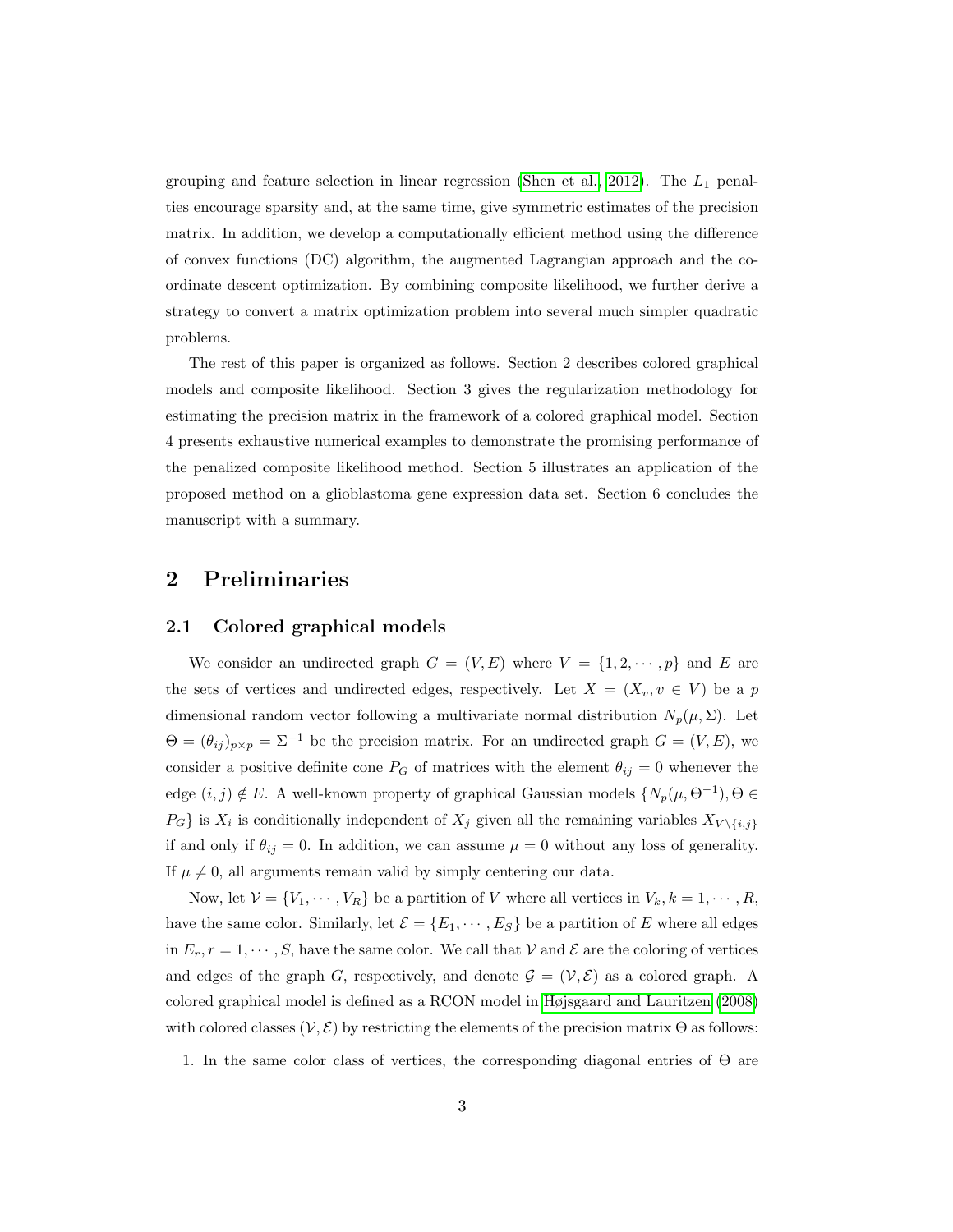equal.

2. In the same color class of edges, the corresponding off-diagonal elements of Θ are equal.

For detailed description of colored graphical models, we refer the readers to [Højsgaard](#page-18-2) [and Lauritzen](#page-18-2) [\(2008\)](#page-18-2).

To the best of our knowledge, this is the first work to perform model selection for colored graphical Gaussian models in the frequentist framework. The main objective of this study is to develop the procedure of model selection for the colored graphical models based on the penalty function and composite likelihood.

#### 2.2 Composite likelihood

Composite likelihood is derived by multiplying a sequence of conditional or marginal densities. Maximum composite likelihood is especially useful when the full likelihood is not applicable to compute or analytically unknown. Let  $Y = (Y_1, \dots, Y_p)^\top$  be a random vector with the probability density function  $f(y|\theta)$  for a d-dimensional unknown parameter  $\theta \in \mathbb{R}^d, d \geq 1$ . Composite likelihood is defined on events  $\{A_i; i = 1, \dots, k\}$  in the sample space. As in [Lindsay](#page-18-4) [\(1988\)](#page-18-4), a composite likelihood is defined as

$$
L_c(\theta) = L_c(\theta|y) = \prod_{i=1}^k f(y \in A_i|\theta)^{w_i},
$$

where  $w_i$ ,  $i = 1, \dots, k$ , are positive weights.

Even though the composite conditional likelihood is a pseudo likelihood, the maximum log composite likelihood procedure can still provide consistent estimation. The reader is referred to [Varin et al.](#page-19-4) [\(2011\)](#page-19-4) for good asymptotic properties of composite likelihood. For the colored graphical models, the composite likelihood procedure does not rely on the large matrix inversion and is more flexible for the computations.

# 3 Proposed method

#### 3.1 Composite likelihood estimation

Let  $X_{-j}$  be all components of X except  $X_j$ . The conditional distribution of  $X_j$  given  $X_{-j}$  is a univariate normal [\(Mardia et al., 1979\)](#page-18-5)

$$
X_j | X_{-j} \sim N\Big(-\sum_{i \neq j} X_i \frac{\theta_{ij}}{\theta_{jj}}, \frac{1}{\theta_{jj}}\Big)
$$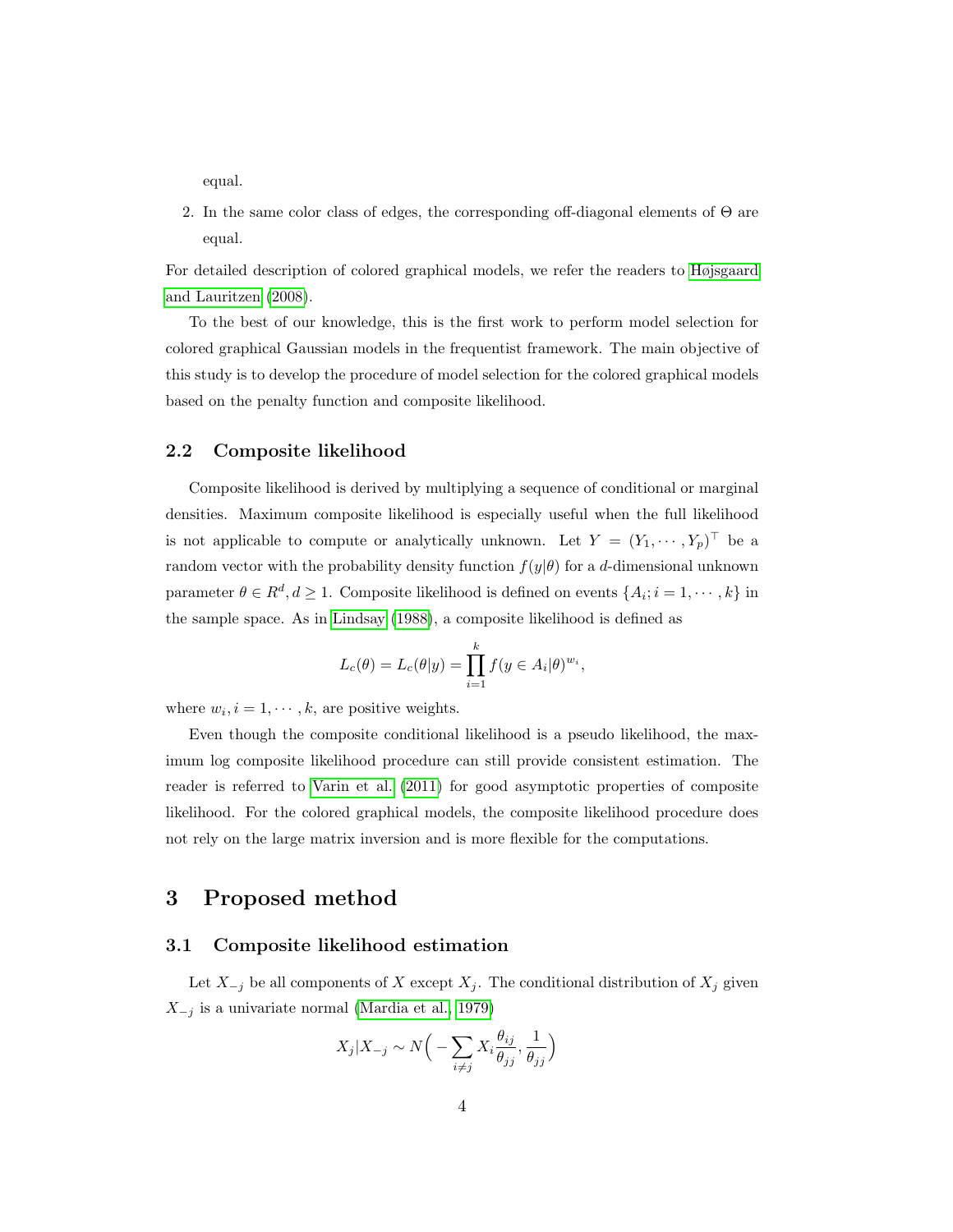with the density function

$$
f(x_j|\Theta, x_{V\setminus\{j\}}) = \frac{\theta_{jj}^{1/2}}{\sqrt{2\pi}} \exp\big\{-\frac{1}{2}\theta_{jj}[x_j + \theta_{jj}^{-1}(\sum_{i=1, i\neq j}^p \theta_{ji}x_i)]^2\big\}.
$$

Let  $x_{ki}$  denote the element of the  $n \times p$  data matrix X for the kth individual. The conditional composite likelihood function is

$$
L_c(\Theta) = \prod_{k=1}^n \prod_{j=1}^p \frac{\theta_{jj}^{\frac{1}{2}}}{\sqrt{2\pi}} \exp\{-\frac{1}{2}\theta_{jj} \left[x_{kj} + \theta_{jj}^{-1} (\sum_{i \neq j} \theta_{ij} x_{ki})\right]^2\}.
$$

Therefore, the composite log-likelihood can be written as

$$
l_c(\Theta) = \sum_{j=1}^p \sum_{k=1}^n \{ \frac{1}{2} \log \theta_{jj} - \frac{1}{2} \theta_{jj} \left[ x_{kj} + \theta_{jj}^{-1} (\sum_{i \neq j} \theta_{ij} x_{ki}) \right]^2 \}
$$
  

$$
= \frac{1}{2} \sum_{j=1}^p \{ n \log \theta_{jj} - \theta_{jj} \sum_{k=1}^n \left[ x_{kj} + \theta_{jj}^{-1} (\sum_{i \neq j} \theta_{ij} x_{ki}) \right]^2 \}
$$

up to a constant. Let  $\alpha_{ij} = -\theta_{ij}/\theta_{jj}$ , we rewrite the composite log-likelihood in a matrix format as

$$
l_c(\Theta) = \frac{1}{2} \sum_{j=1}^p \{ n \log \theta_{jj} - \theta_{jj} ||X_{(j)} - XB_j||^2 \},\
$$

where  $B_j$  and  $X_{(j)} = (x_{1j}, x_{2j}, \dots, x_{nj})^\top$  are the jth columns of the matrix  $(\alpha_{ij})_{p \times p}$ except for a zero at the j<sup>th</sup> row, and the matrix  $X$ , respectively.

In linear regression, [Shen et al.](#page-19-3) [\(2012\)](#page-19-3) proposed a method for simultaneous supervised clustering and feature selection among predictors. They also presented an efficient algorithm to seek a parsimonious model by identifying homogeneous groups of regression coefficients, including the zero group and the similar group of coefficients. The method was achieved by performing the regression subject to penalties which encourage sparsity and similarity in estimated coefficients. We will adopt this idea to model selection of colored graphical models in this manuscript.

We consider model selection of colored graphical models by adding penalty functions on elements of the precision matrix  $\Theta$ . Let us rewrite the off-diagonal elements  $\theta_{ij}$ ,  $i \neq j$ , according to the lexicographical order as a vector  $\beta = {\beta_1, \cdots, \beta_{p(p-1)}}^T$ . Rewrite the matrix  $\Theta$  as a parameter vector  $\theta = (\theta_{11}, \theta_{22}, \cdots, \theta_{pp}, \beta^{\top})^{\top}$ . We will simply write  $l_c(\Theta) = l_c(\theta)$  and  $-l_c(\theta)$  is asymptotically convex within the neighborhood of the true parameter value  $\theta_0$  [\(Gao and Massam, 2015\)](#page-18-6).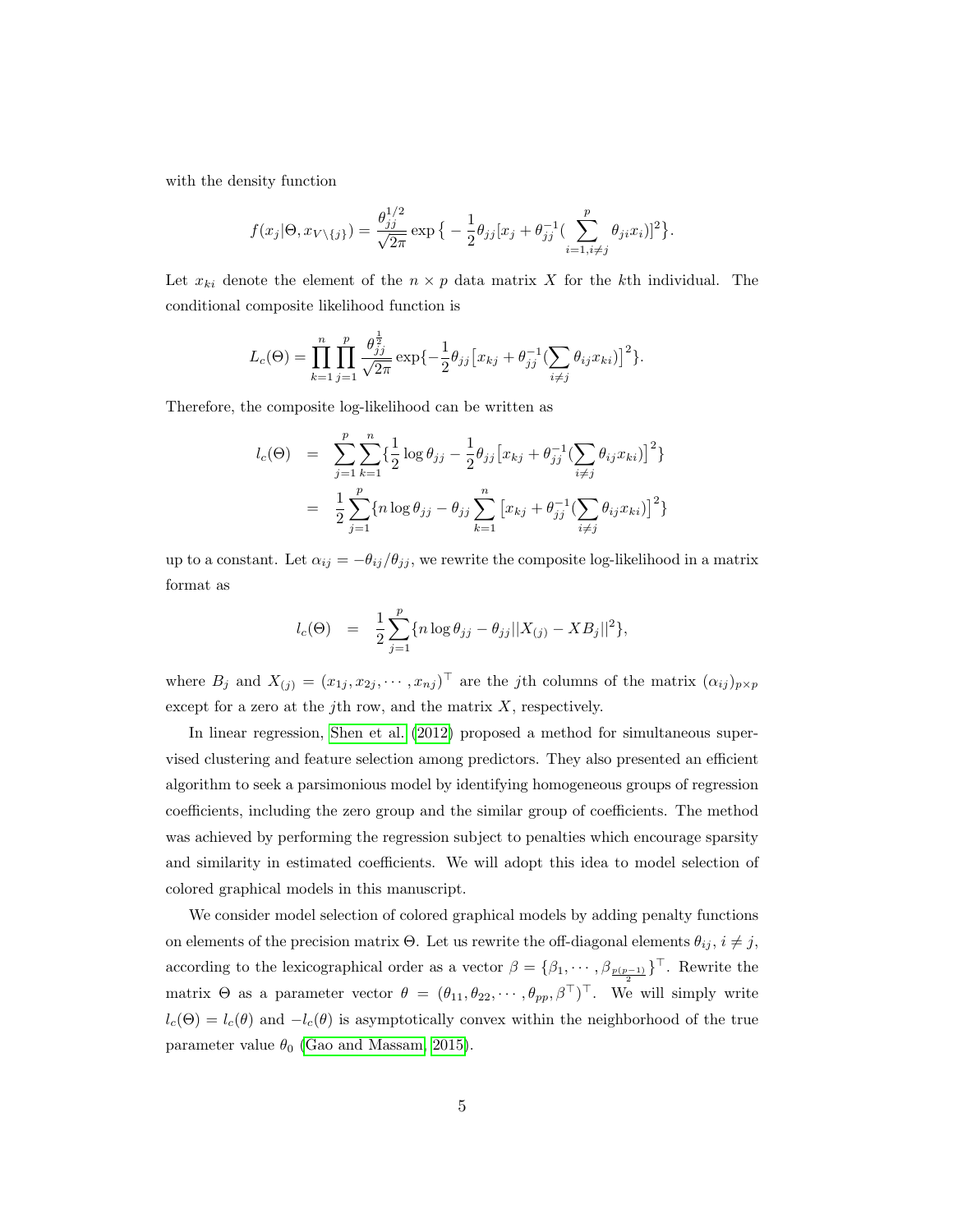For model selection of colored graphical models, we propose a regularized minimum approach for the negative log composite likelihood

<span id="page-5-0"></span>
$$
\min_{\theta} f(\theta) = \min_{\theta} \left\{ -\frac{1}{n} l_c(\theta) + \lambda_1 \sum_{j < j'} J_{\tau}(|\theta_{jj} - \theta_{j'j'}|) + \lambda_2 \sum_{j=1}^{\frac{p(p-1)}{2}} J_{\tau}(|\beta_j|) + \lambda_3 \sum_{j < j'} J_{\tau}(|\beta_j - \beta_{j'}|) \right\} \tag{1}
$$

where  $J_{\tau}(x) = \min\left(\frac{x}{\tau}, 1\right)$ ,  $\lambda_1, \lambda_2$  and  $\lambda_3$  are nonnegative tuning parameters controlling the trade-off between the model fit and symmetry structures,  $\tau$  is a threshold parameter determining the strength of penalization on off-diagonal elements and differences between element pairs of the precision matrix. The above four parameters can be tuned efficiently by Bayesian information criterion (BIC) for composite likelihood [\(Gao and Song, 2010\)](#page-18-7). More details can be found in Sections 4 and 5.

#### 3.2 Computation

This section develops a relaxation method to address the problem of minimizing the nonconvex function in the expression [\(1\)](#page-5-0) using DC programming [\(An and Tao, 1997\)](#page-17-3). At each iteration, we solve the convex problem by integrating the augmented Lagrange approach [\(Fortin and Glowinski, 1983\)](#page-17-4) and the coordinate descent optimization. Let us first decompose  $f(\theta)$  into a difference  $f_1(\theta) - f_2(\theta)$  of two convex functions with

$$
f_1(\theta) = -\frac{1}{n}l_c(\theta) + \frac{\lambda_1}{\tau} \sum_{j < j'} |\theta_{jj} - \theta_{j'j'}| + \frac{\lambda_2}{\tau} \sum_{j=1}^{\frac{p(p-1)}{2}} |\beta_j| + \frac{\lambda_3}{\tau} \sum_{j < j'} |\beta_j - \beta_{j'}|
$$

and

$$
f_2(\theta) = \frac{\lambda_1}{\tau} \sum_{j < j'} (|\theta_{jj} - \theta_{j'j'}| - \tau)_+ + \frac{\lambda_2}{\tau} \sum_{j=1}^{\frac{p(p-1)}{2}} (|\beta_j| - \tau)_+ + \frac{\lambda_3}{\tau} \sum_{j < j'} (|\beta_j - \beta_{j'}| - \tau)_+.
$$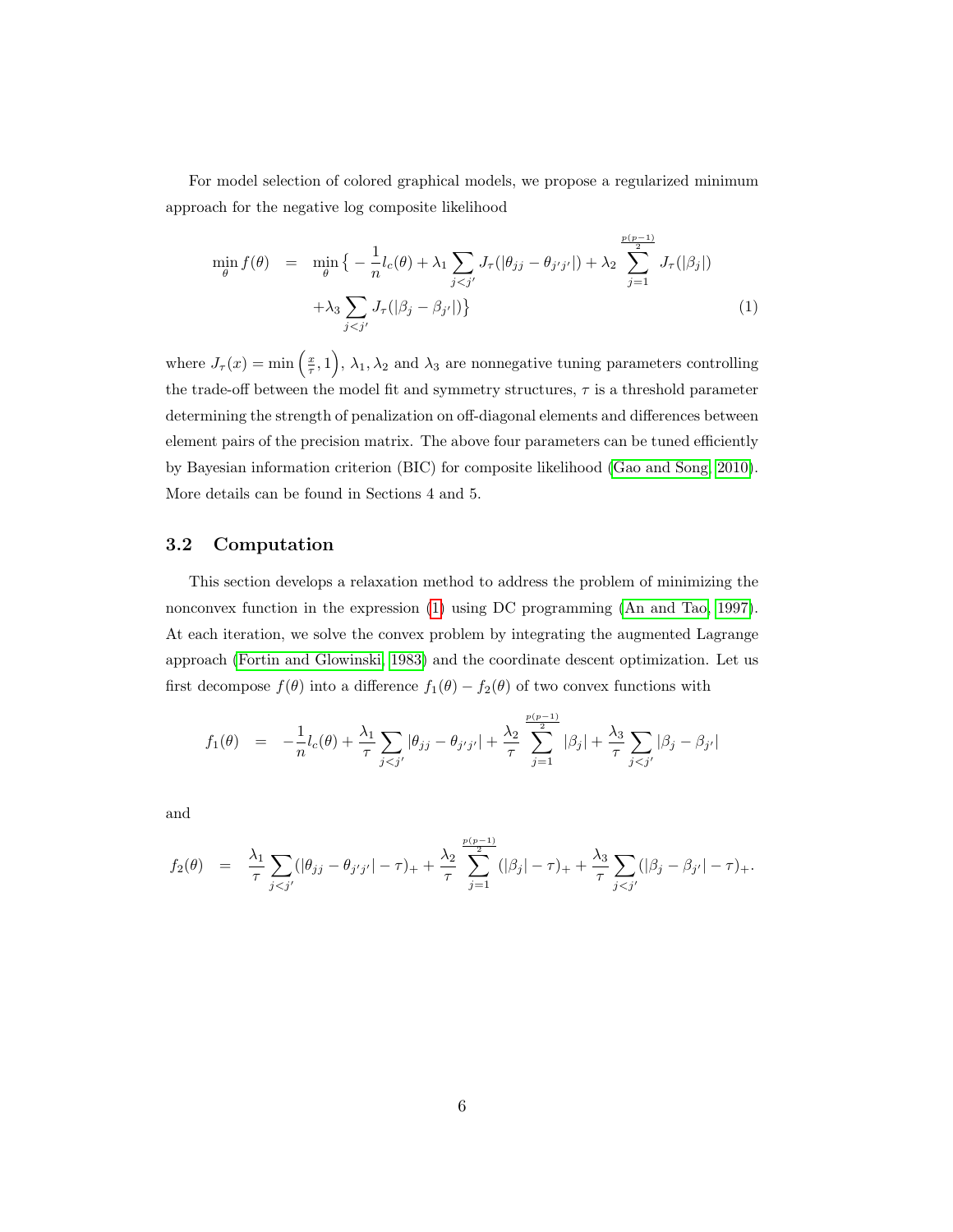Here  $y_+$  is the positive part of y. Next, we approximate the convex function  $f_2(\theta)$ iteratively by its piecewise affine minorization, that is, at iteration  $m$ ,

$$
f_2(\hat{\theta}^{(m-1)}) + \frac{\lambda_1}{\tau} \sum_{j < j'} I(|\hat{\theta}_{jj}^{(m-1)} - \hat{\theta}_{j'j'}^{(m-1)}| \ge \tau)(|\theta_{jj} - \theta_{j'j'}| - |\hat{\theta}_{jj}^{(m-1)} - \hat{\theta}_{j'j'}^{(m-1)}|)
$$
\n
$$
+ \frac{\lambda_2}{\tau} \sum_{j=1}^{\frac{p(p-1)}{2}} I(|\hat{\beta}_j^{(m-1)}| \ge \tau)(|\beta_j| - |\hat{\beta}_j^{(m-1)}|)
$$
\n
$$
+ \frac{\lambda_3}{\tau} \sum_{j < j'} I(|\hat{\beta}_j^{(m-1)} - \hat{\beta}_{j'}^{(m-1)}| \ge \tau)(|\beta_j - \beta_{j'}| - |\hat{\beta}_j^{(m-1)} - \hat{\beta}_{j'}^{(m-1)}|).
$$

This approach leads to an upper convex approximation function

<span id="page-6-0"></span>
$$
f^{(m)}(\theta) = -\frac{1}{n}l_c(\theta) + \frac{\lambda_1}{\tau} \sum_{j < j': (j, j') \in E_d^{(m-1)}} |\theta_{jj} - \theta_{j'j'}| + \frac{\lambda_2}{\tau} \sum_{j: j \in V_o^{(m-1)}} |\beta_j| + \frac{\lambda_3}{\tau} \sum_{j < j': (j, j') \in E_o^{(m-1)}} |\beta_j - \beta_{j'}| \tag{2}
$$

where

$$
E_d^{(m-1)} = \{j < j'; |\hat{\theta}_{jj}^{(m-1)} - \hat{\theta}_{j'j'}^{(m-1)}| < \tau\},
$$
\n
$$
V_o^{(m-1)} = \{j \in (1, 2, \dots, \frac{p(p-1)}{2}); |\hat{\beta}_j^{(m-1)}| < \tau\}
$$

and

$$
E_o^{(m-1)} = \{ j < j'; |\hat{\beta}_j^{(m-1)} - \hat{\beta}_{j'}^{(m-1)}| < \tau \}.
$$

To optimize the mth iteration [\(2\)](#page-6-0), we finally use an iterative approach based on the augmented Lagrange method and the coordinate descent optimization. We first define new variables  $k_{jj'} = \theta_{jj} - \theta_{j'j'}$  and  $\beta_{jj'} = \beta_j - \beta_{j'}$  for  $j \neq j'$ . Let

$$
\xi = \left(\theta_{11}, \theta_{22}, \dots, \theta_{pp}, k_{12}, k_{13}, \dots, k_{1p}, k_{23}, k_{24}, \dots, k_{2p}, \dots, k_{(p-1)p}, \beta_1, \beta_2, \dots, \beta_{\frac{p(p-1)}{2}}, \beta_{12}, \beta_{13}, \dots, \beta_{1\frac{p(p-1)}{2}}, \beta_{23}, \beta_{24}, \dots, \beta_{2\frac{p(p-1)}{2}}, \dots, \beta_{\frac{p(p-1)-2}{2}\frac{p(p-1)}{2}}\right).
$$

Minimizing the expression [\(2\)](#page-6-0) is then equivalent to minimize the following function

<span id="page-6-1"></span>
$$
\tilde{f}^{(m)}(\xi) = -\frac{1}{n}l_c(\theta) + \frac{\lambda_1}{\tau} \sum_{j < j': (j, j') \in E_d^{(m-1)}} |k_{jj'}| + \frac{\lambda_2}{\tau} \sum_{j : j \in V_o^{(m-1)}} |\beta_j| + \frac{\lambda_3}{\tau} \sum_{j < j': (j, j') \in E_o^{(m-1)}} |\beta_{jj'}|.
$$
\n
$$
(3)
$$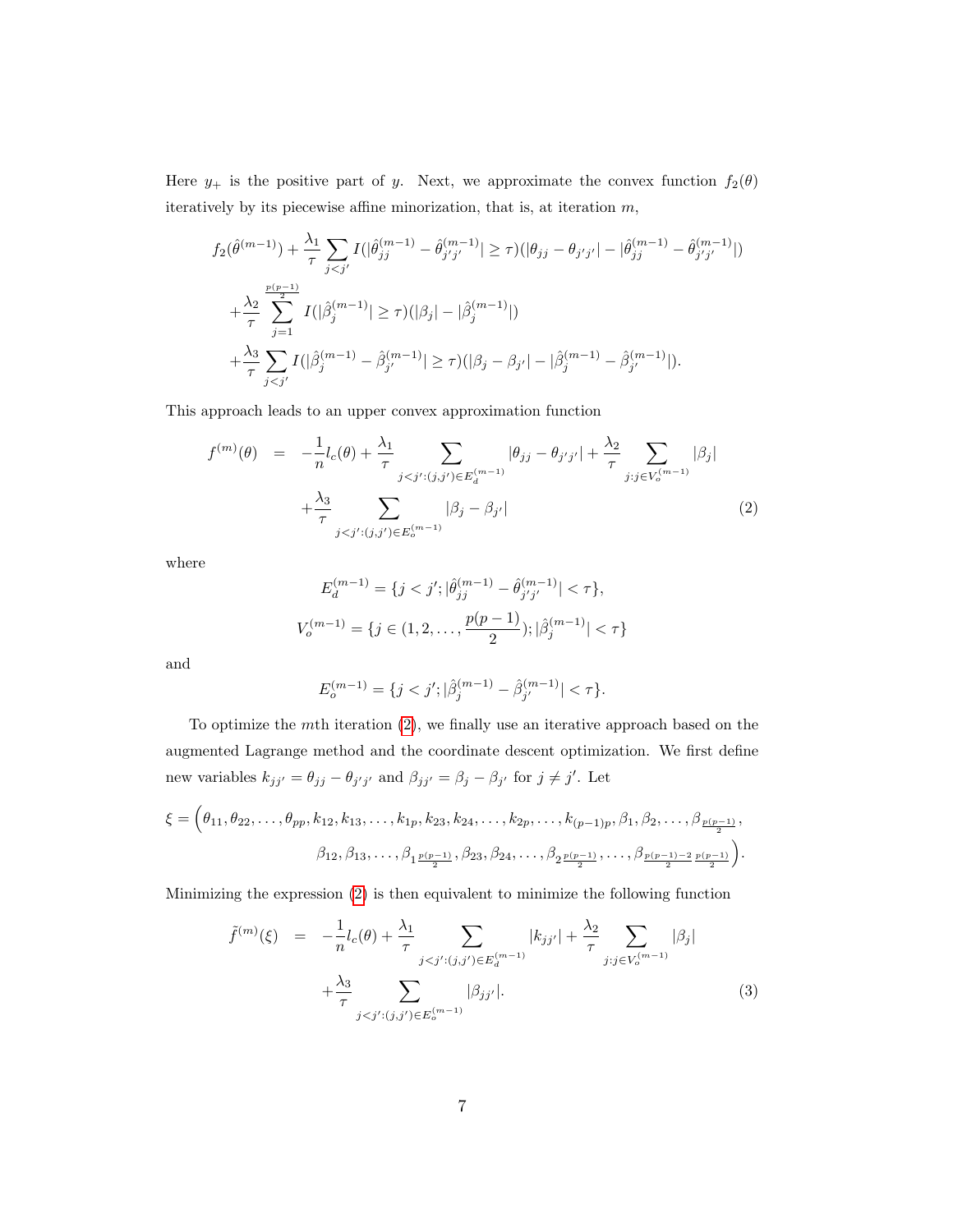For the mth iteration, we use the augmented Lagrange algorithm to minimize the function  $(3)$  iteratively with respect to t. At the tth iteration, we minimize

<span id="page-7-0"></span>
$$
\bar{f}^{(m)}(\xi) = \tilde{f}^{(m)}(\xi) + \sum_{j < j':(j,j') \in E_d^{(m-1)}} a_{jj'}^{(t)}(\theta_{jj} - \theta_{j'j'} - k_{jj'})
$$
\n
$$
+ \frac{1}{2} \sum_{j < j':(j,j') \in E_d^{(m-1)}} b_{jj'}^{(t)}(\theta_{jj} - \theta_{j'j'} - k_{jj'})^2
$$
\n
$$
+ \sum_{j < j':(j,j') \in E_o^{(m-1)}} c_{jj'}^{(t)}(\beta_j - \beta_{j'} - \beta_{jj'})
$$
\n
$$
+ \frac{1}{2} \sum_{j < j':(j,j') \in E_o^{(m-1)}} d_{jj'}^{(t)}(\beta_j - \beta_{j'} - \beta_{jj'})^2 \tag{4}
$$

where  $a_{jj'}^{(t)}$ ,  $b_{jj'}^{(t)}$ ,  $c_{jj'}^{(t)}$  and  $d_{jj'}^{(t)}$  are Lagrange multipliers. Let

$$
a_{jj'}^{(t+1)} = a_{jj'}^{(t)} + b_{jj'}^{(t)} (\hat{\theta}_{jj}^{(m,t)} - \hat{\theta}_{j'j'}^{(m,t)} - \hat{k}_{jj'}^{(m,t)}), \qquad b_{jj'}^{(t+1)} = \rho b_{jj'}^{(t)},
$$
  

$$
c_{jj'}^{(t+1)} = c_{jj'}^{(t)} + d_{jj'}^{(t)} (\hat{\beta}_j^{(m,t)} - \hat{\beta}_{j'}^{(m,t)} - \hat{\beta}_{jj'}^{(m,t)}) \quad \text{and} \quad d_{jj'}^{(t+1)} = \rho d_{jj'}^{(t)}
$$

where  $\rho > 1$ . We next use the coordinate descent method to compute  $\hat{\xi}^{(m,t)}$  from [\(4\)](#page-7-0). For each component of  $\xi$ , we fix the other components at their current values. The first order derivatives of  $\bar{f}^{(m)}(\xi)$  for different components are derived: For  $j = 1, 2, \ldots, p$ , we have that

<span id="page-7-1"></span>
$$
\frac{\partial \bar{f}^{(m)}(\xi)}{\partial \theta_{jj}} = -\frac{1}{2n} \theta_{jj}^{-2} \sum_{k \neq j} \sum_{l \neq j} \theta_{kj} \theta_{lj} X_{(k)}^{\top} X_{(l)} - \frac{1}{2} \theta_{jj}^{-1} + \sum_{j < j':(j,j') \in E_d^{(m-1)}} b_{jj'}^{(t)} \theta_{jj} \n+ \sum_{j' < j:(j,j') \in E_d^{(m-1)}} b_{j'j}^{(t)} \theta_{jj} + \frac{1}{2n} X_{(j)}^{\top} X_{(j)} + \sum_{j < j':(j,j') \in E_d^{(m-1)}} a_{jj'}^{(t)} \n- \sum_{j' < j:(j,j') \in E_d^{(m-1)}} a_{j'j}^{(t)} - \sum_{j < j':(j,j') \in E_d^{(m-1)}} b_{jj'}^{(t)} (\theta_{j'j'} + k_{jj'}) \n- \sum_{j' < j:(j,j') \in E_d^{(m-1)}} b_{j'j}^{(t)} (\theta_{j'j'} - k_{j'j}). \tag{5}
$$

Let  $(q, l)$  be the index in the matrix  $\Theta$  corresponding to the index j in the vector  $\beta$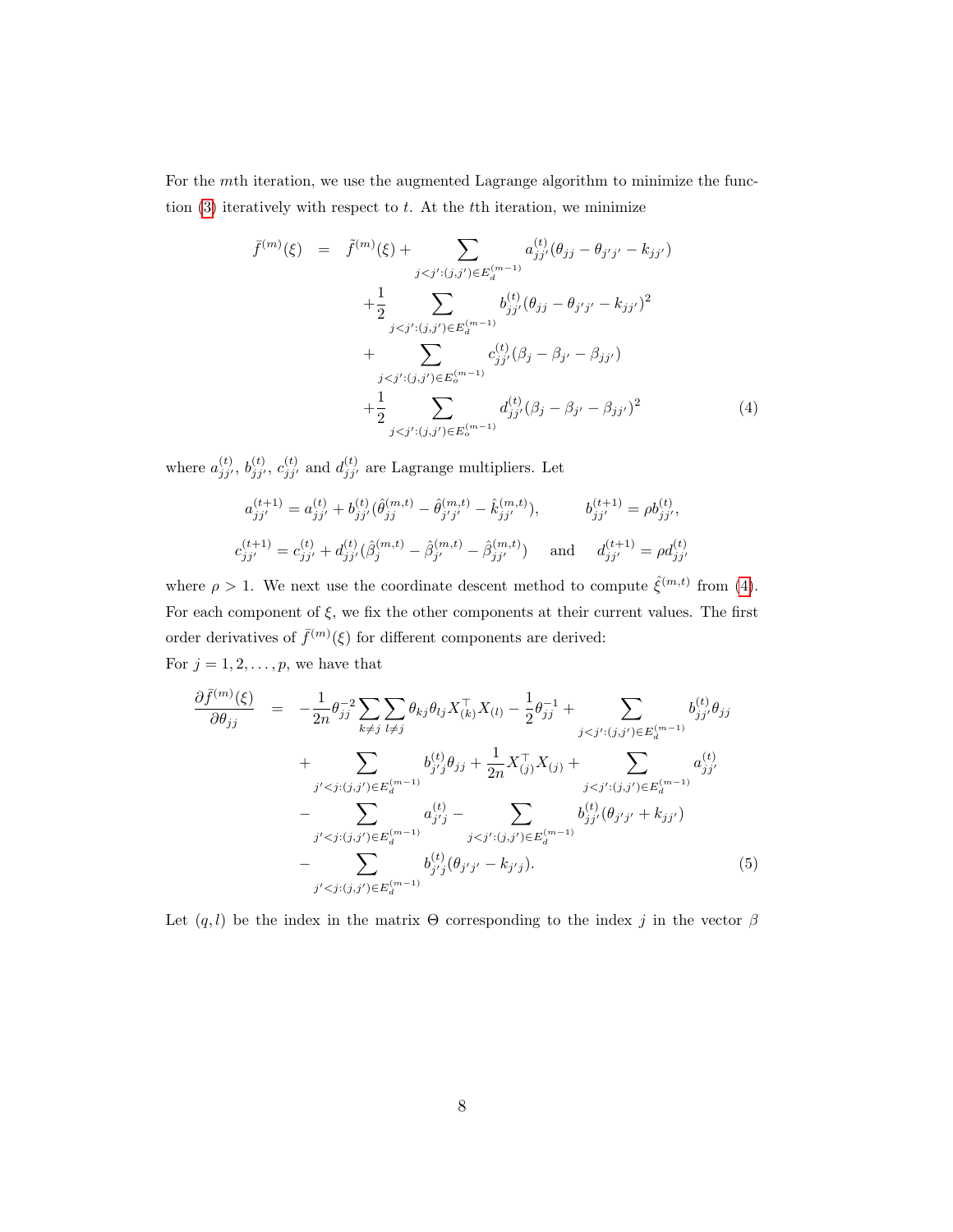according to the lexicographical order. For  $j \in V_o^{(m-1)}$ , we have that

<span id="page-8-0"></span>
$$
\frac{\partial \bar{f}^{(m)}(\xi)}{\partial \beta_{j}} = \frac{1}{n} \Big( \theta_{qq}^{-1} X_{(l)}^{\top} X_{(l)} \theta_{ql} + X_{(q)}^{\top} X_{(l)} + \theta_{qq}^{-1} \sum_{i \notin \{q,l\}} X_{(l)}^{\top} X_{(i)} \theta_{iq} + \theta_{ll}^{-1} X_{(q)}^{\top} X_{(q)} \theta_{ql} \n+ X_{(l)}^{\top} X_{(q)} + \theta_{ll}^{-1} \sum_{i \notin \{q,l\}} X_{(q)}^{\top} X_{(i)} \theta_{il} + \frac{\lambda_{2}}{\tau} \frac{d|\beta_{j}|}{d\beta_{j}} + \sum_{j < j':(j,j') \in E_{o}^{(m-1)}} c_{jj'}^{(t)} \n- \sum_{j' < j:(j,j') \in E_{o}^{(m-1)}} c_{j'j}^{(t)} + \sum_{j < j':(j,j') \in E_{o}^{(m-1)}} d_{jj'}^{(t)} (\beta_{j} - \beta_{j'} - \beta_{jj'}) \n- \sum_{j' < j:(j,j') \in E_{o}^{(m-1)}} d_{j'j}^{(t)} (\beta_{j'} - \beta_{j} - \beta_{j'j}).
$$
\n(6)

For  $j \notin V_o^{(m-1)}$ , the partial derivative with respect to  $\beta_j$  is

<span id="page-8-1"></span>
$$
\frac{\partial \bar{f}^{(m)}(\xi)}{\partial \beta_j} = \frac{1}{n} \Big( \theta_{qq}^{-1} X_{(l)}^{\top} X_{(l)} \theta_{ql} + X_{(q)}^{\top} X_{(l)} + \theta_{qq}^{-1} \sum_{i \notin \{q,l\}} X_{(l)}^{\top} X_{(i)} \theta_{iq} + \theta_{ll}^{-1} X_{(q)}^{\top} X_{(q)} \theta_{ql} \n+ X_{(l)}^{\top} X_{(q)} + \theta_{ll}^{-1} \sum_{i \notin \{q,l\}} X_{(q)}^{\top} X_{(i)} \theta_{il} + \sum_{j < j': (j,j') \in E_{o}^{(m-1)}} c_{jj'}^{(t)} \n- \sum_{j' < j:(j,j') \in E_{o}^{(m-1)}} c_{j'j'}^{(t)} + \sum_{j < j': (j,j') \in E_{o}^{(m-1)}} d_{jj'}^{(t)} (\beta_j - \beta_{j'} - \beta_{jj'}) \n- \sum_{j' < j:(j,j') \in E_{o}^{(m-1)}} d_{j'j}^{(t)} (\beta_{j'} - \beta_j - \beta_{j'j}). \tag{7}
$$

For  $(j, j') \in E_d^{(m-1)}$  $\binom{m-1}{d}$ , the following equality holds

<span id="page-8-2"></span>
$$
\frac{\partial \bar{f}^{(m)}(\xi)}{\partial k_{jj'}} = \frac{\lambda_1}{\tau} \frac{d|k_{jj'}|}{dk_{jj'}} - a_{jj'}^{(t)} - b_{jj'}^{(t)}(\theta_{jj} - \theta_{j'j'} - k_{jj'}).
$$
\n(8)

For  $(j, j') \in E_o^{(m-1)}$ , we can compute that

<span id="page-8-3"></span>
$$
\frac{\partial \bar{f}^{(m)}(\xi)}{\partial \beta_{jj'}} = \frac{\lambda_3}{\tau} \frac{d|\beta_{jj'}|}{d\beta_{jj'}} - c_{jj'}^{(t)} - d_{jj'}^{(t)}(\beta_{jj} - \beta_{j'j'} - \beta_{jj'}).
$$
(9)

Let us continue to solve this problem by setting  $(5)$ ,  $(6)$ ,  $(7)$ ,  $(8)$  and  $(9)$  equal to 0 which results in five equations. The first equation is a one variable cubic equation. We can find its positive real root through Van Wijngaarden-Dekker-Brent method [\(Brent, 1973\)](#page-17-5). In implementation, we use the function uniroot.all() in R package rootSolve. The roots for the last four equations are given as follows: For  $j \in V_o^{(m-1)}$ ,  $\frac{\partial \bar{f}^{(m)}(\xi)}{\partial \beta}$  $\frac{\partial \Theta(\xi)}{\partial \beta_j} = 0$  implies

> $\hat{\beta}_j^{(m,t)}$  =  $ST($  $\hat{z}_j^{(m,t)}$  $\hat{r}^{(m,t)}_j$  $, -\frac{\lambda_2}{\sqrt{2\pi}}$  $\tau \hat r_j^{(m,t)}$ ).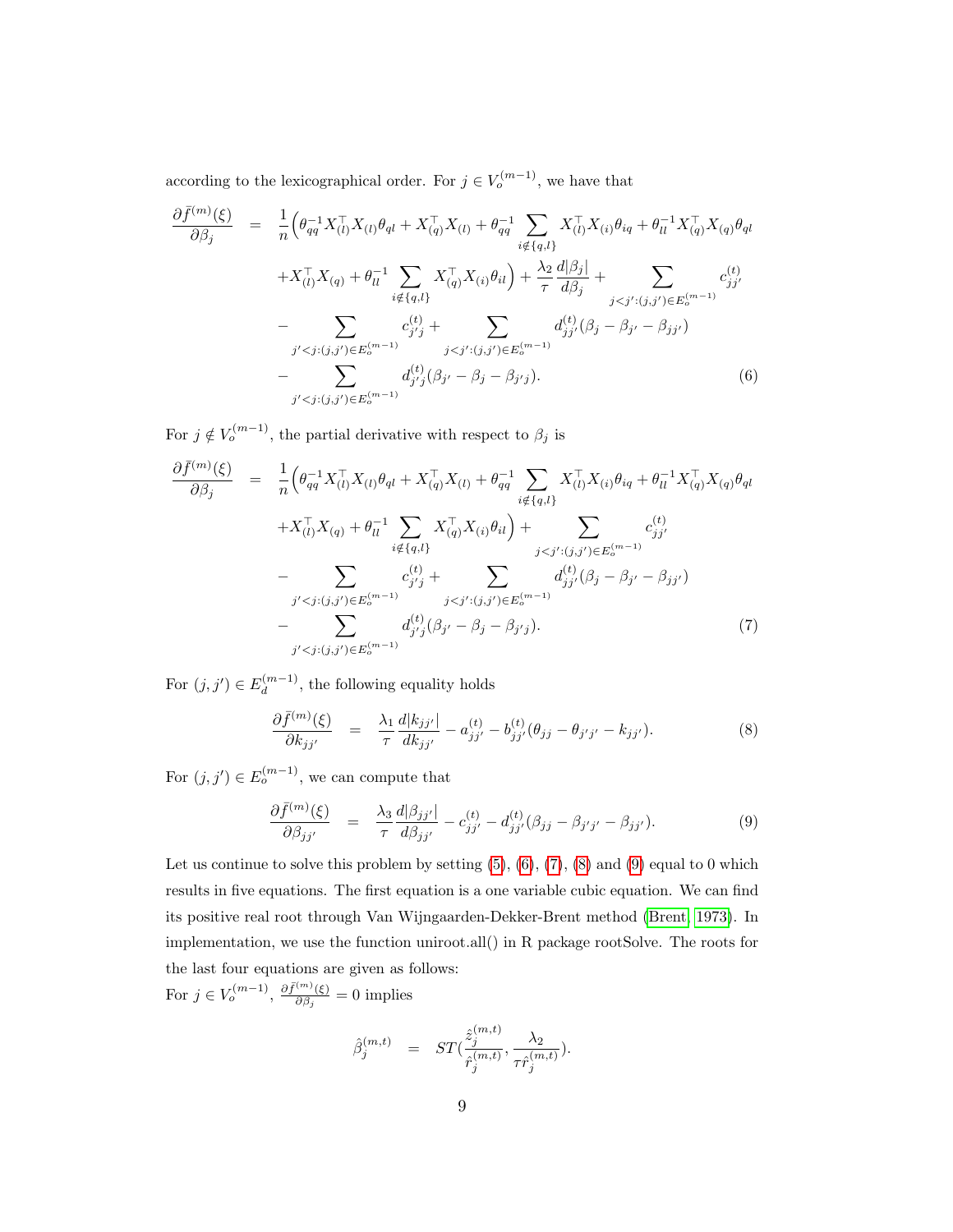For  $j \notin V_o^{(m-1)}$ , if  $\frac{\partial \bar{f}^{(m)}(\xi)}{\partial \beta_i}$  $\frac{\partial \Theta_{\beta}}{\partial \beta_j} = 0$ , then

$$
\hat{\beta}_j^{(m,t)} = \frac{\hat{z}_j^{(m,t)}}{\hat{r}_j^{(m,t)}}.
$$

Here

$$
\hat{r}_j^{(m,t)} = \frac{1}{n} (\hat{\theta}_{qq}^{(m,t)})^{-1} X_{(l)}^\top X_{(l)} + \frac{1}{n} (\hat{\theta}_{ll}^{(m,t)})^{-1} X_{(q)}^\top X_{(q)} + \sum_{j < j': (j,j') \in E_o^{(m-1)}} d_{jj'}^{(t)} \\
+ \sum_{j' < j: (j,j') \in E_o^{(m-1)}} d_{j'j}^{(t)}
$$

and

$$
\begin{array}{lll} \hat{z}_{j}^{(m,t)} & = & -\frac{1}{n} X_{(q)}^{\top} X_{(l)} - \frac{1}{n} (\hat{\theta}_{qq}^{(m,t)})^{-1} \sum_{i \notin \{q,l\}} X_{(l)}^{\top} X_{(i)} \hat{\theta}_{iq}^{(m,t)} - \frac{1}{n} X_{(l)}^{\top} X_{(q)} \\ & & -\frac{1}{n} (\hat{\theta}_{ll}^{(m,t)})^{-1} \sum_{i \notin \{q,l\}} X_{(q)}^{\top} X_{(i)} \hat{\theta}_{il}^{(m,t)} - \sum_{j < j':(j,j') \in E_{o}^{(m-1)}} c_{jj'}^{(t)} + \sum_{j' < j:(j,j') \in E_{o}^{(m-1)}} c_{j'j}^{(t)} \\ & & + \sum_{j < j':(j,j') \in E_{o}^{(m-1)}} d_{jj'}^{(t)} (\hat{\beta}_{j'}^{(m,t)} + \hat{\beta}_{jj'}^{(m,t)}) + \sum_{j' < j:(j,j') \in E_{o}^{(m-1)}} d_{j'j}^{(t)} (\hat{\beta}_{j'}^{(m,t)} - \hat{\beta}_{j'j}^{(m,t)}). \end{array}
$$

For  $(j, j') \in E_d^{(m-1)}$  $\frac{d^{(m-1)}}{dt}$ , solving  $\frac{\partial \bar{f}^{(m)}(\xi)}{\partial k_{jj'}} = 0$  gives

$$
\hat{k}_{jj'}^{(m,t)} = ST\Big(\frac{a_{jj'}^{(t)} + b_{jj'}^{(t)}(\hat{\theta}_{jj}^{(m,t)} - \hat{\theta}_{j'j'}^{(m,t)})}{b_{jj'}^{(t)}}, \frac{\lambda_1}{\tau b_{jj'}^{(t)}}\Big).
$$

For  $(j, j') \in E_o^{(m-1)}$ ,  $\frac{\partial \bar{f}^{(m)}(\xi)}{\partial \beta_{jj'}} = 0$  implies

$$
\hat{\beta}_{jj'}^{(m,t)} = ST\Big(\frac{c_{jj'}^{(t)} + d_{jj'}^{(t)}(\hat{\beta}_j^{(m,t)} - \hat{\beta}_{j'}^{(m,t)})}{d_{jj'}^{(t)}}, \frac{\lambda_3}{\tau d_{jj'}^{(t)}}\Big).
$$

Here  $ST(z, \gamma) = sign(z)(|z| - \gamma)$  is the soft thresholding operator. This whole process of coordinate descent is repeated iteratively until it converges.

# 4 Statistical performance

We begin by illustrating the performance of the proposed method on three types of colored graphical models underlying the colored graphs: stars, cycles and grid graphs as displayed in Figure [1.](#page-10-0) We simulate data sets with the number of parameters  $p$  ranging from 10 to 30, each with a sample size  $n$  ranging from 250 to 1000. These values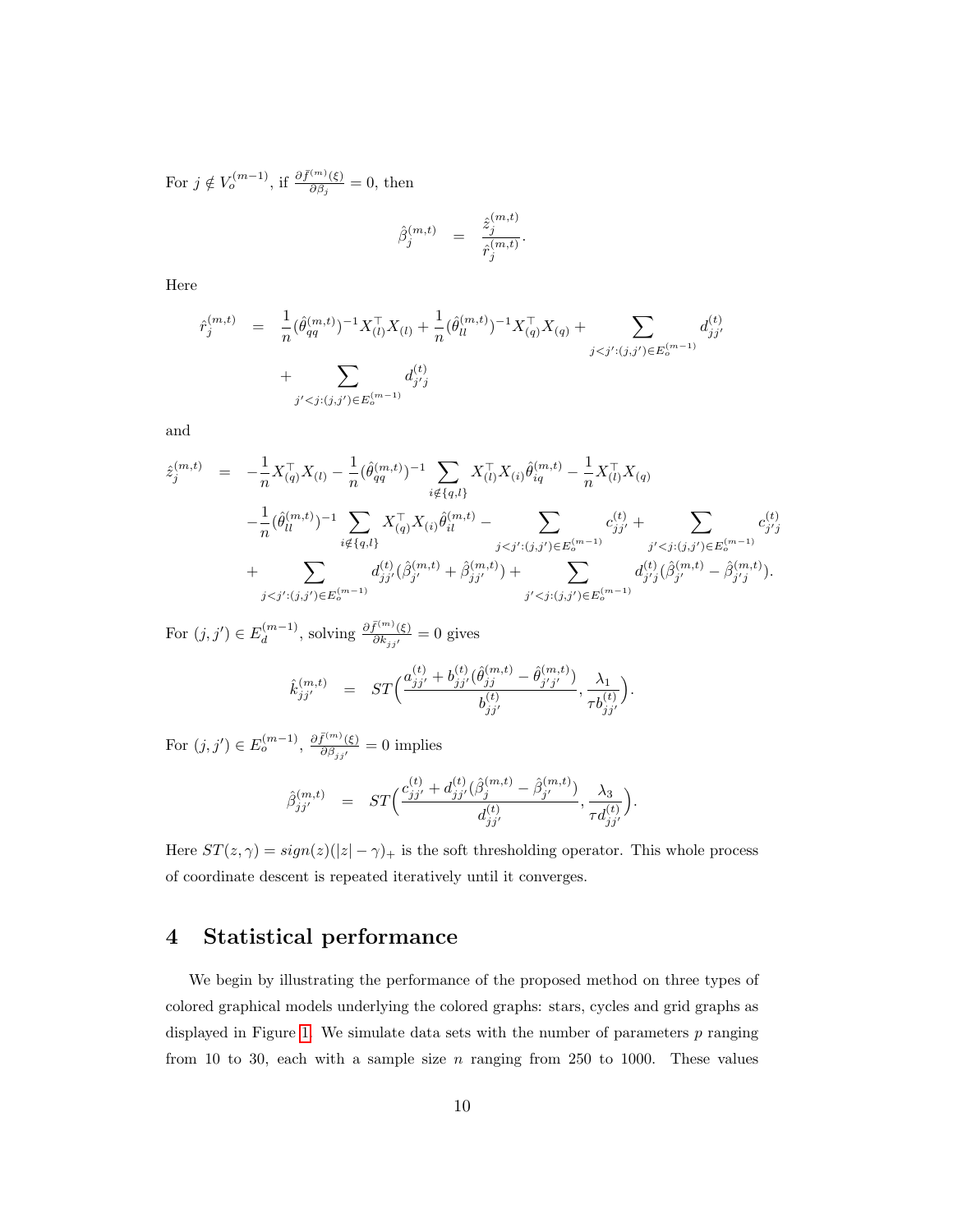are used by all the 100 simulated datasets. The tuning parameters  $\lambda_i$ ,  $i = 1, 2, 3$ , and the threshold parameter  $\tau$  are selected based on composite likelihood BIC with  $BIC_c =$  $-2l_c(\hat{\theta})+df \log n$ . Here df denotes the total number of parameters in the precision matrix [\(Gao and Song, 2010\)](#page-18-7). The parameters  $\lambda_i$ ,  $i = 1, 2, 3$ , and  $\tau$  are obtained by minimizing  $BIC_c$  in a four-dimensional parameter space using a grid search procedure. Performance

<span id="page-10-0"></span>

Figure 1: (a) Star graph with  $p = 10$ ; (b) Cycle graph with  $p = 10$ ; (c) Grid graph with  $4 \times 4$  vertices.

metrics are provided to measure the accuracy of the precision matrix estimation as well as that of the identification of the zero and symmetry structures. Let  $\Theta^T$  and  $\hat{\Theta}$  be the true precision matrix and the selected precision matrix through the model selection approach, respectively. To evaluate the performance of an estimator  $\hat{\Theta}$ , we use the empirical normalized mean squared error [\(Meng et al., 2014\)](#page-18-8) defined as

$$
MSE(\hat{\Theta}, \Theta) = \frac{||\hat{\Theta} - \Theta||_2^2}{||\Theta_2^2||}.
$$

Regarding the sparsity pattern, we use the  $F_1$ -score [\(Mohammadi and Wit, 2015\)](#page-18-9) to evaluate the performance defined as

$$
F_1 - \text{score} = \frac{2TP}{2TP + FP + FN}
$$

where  $TP$ ,  $FP$ , and  $FN$  are the number of correctly estimated nonzero entries, the number of incorrectly estimated nonzero entries and the number of incorrectly estimated zero entries, respectively. The  $F_1$ -score is ranging from 0 to 1. The value 1 is attributed to perfect performance.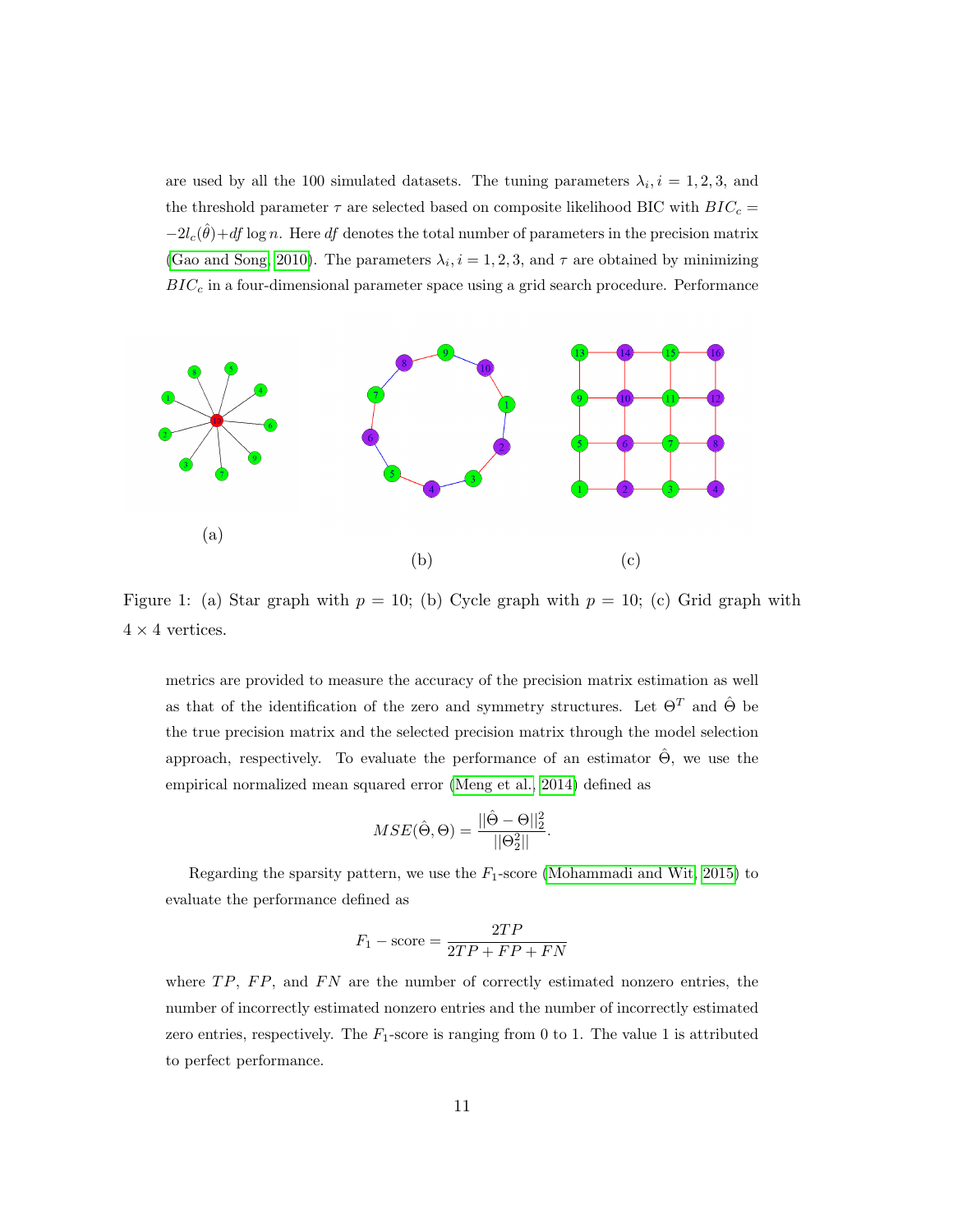To assess the performance of the symmetry structure, we define B as a set of edges in which the corresponding  $\Theta_{ij}^T = 0$  if  $(i, j) \in B$ . Let  $V_i^T$ ,  $i = 1, \dots, t$ , be the vertex color class and  $E_j^T$ ,  $j = 1, \dots, k$ , be the edge color class of the true graph. We use the measures  $d_0, d_{V_i^T}, i = 1, \cdots, t, d_{E_j^T}, j = 1, \cdots, k$ , and  $Acc_{all}$  for measuring supervised clustering and feature selection in [Shen et al.](#page-19-3) [\(2012\)](#page-19-3). We define

$$
d_0 = \left\{ \sum_{(i,j)\in B} 1_{\hat{\Theta}_{ij}=0} + \sum_{(i,j)\notin B} 1_{\hat{\Theta}_{ij}\neq 0} \right\} / \frac{p(p-1)}{2}
$$

which measures the performance in identifying zero constraints. For  $i = 1, \dots, t$ , let

$$
d_{V_i^T} = \frac{\sum\limits_{j \neq j':(j,j) \in V_i^T, (j',j') \in V_i^T} 1_{\hat{\Theta}_{jj} = \hat{\Theta}_{j'j'}} + \sum\limits_{j \neq j':(j,j) \in V_i^T, (j',j') \notin V_i^T} 1_{\hat{\Theta}_{jj} \neq \hat{\Theta}_{j'j'}}}{|V_i^T|(p-1)}
$$

which measures the performance in identifying the true vertex color classes. For  $j =$  $1, \cdots, k$ , let

$$
d_{E_j^T} = \frac{\sum\limits_{(k,l)\neq (k',l') :} 1_{\hat{\Theta}_{kl} = \hat{\Theta}_{k'l'}} + \sum\limits_{(k,l)\neq (k',l') :} 1_{\hat{\Theta}_{kl} \neq \hat{\Theta}_{k'l'}}}{|k,l| \in E_j^T, \qquad (k,l) \in E_j^T, \qquad (k',l') \notin E_j^T}
$$

$$
d_{E_j^T} = \frac{(k',l') \in E_j^T}{|E_j^T| \left[\frac{p(p-1)}{2} - 1\right]}
$$

which measures the performance in identifying the true edge color classes. We further define

$$
Acc_{all} = \frac{d_0 + \sum_{i=1}^{s} d_{V_i^T} + \sum_{j=1}^{t} d_{E_j^T}}{1 + s + t}.
$$

Note that  $Acc_{all}$  lies between 0 and 1. A better identification of the true colored model is associated with a larger value of  $Acc_{all}$ .

We simulate samples from the multivariate normal  $N(0, (\Theta^T)^{-1})$ . Corresponding to different sparsities and symmetry patterns, we consider the following three different kinds of colored graphs:

- 1. Star graphs: For the star graph with p vertices, the edge set is  $E = \{(i, p) : 1 \le i \le n\}$  $p-1\}$ . Let  $\Theta_{ii}^T = 1(1 \le i \le p-1)$ ,  $\Theta_{pp}^T = 2$ ,  $\Theta_{ip}^T = \Theta_{pi}^T = 0.25(1 \le i \le p-1)$ , and  $\Theta_{ij}^T = 0$  if  $(i, j) \notin E$ . The colored star graph with [1](#page-10-0)0 vertices is shown in Figure 1 (a).
- 2. Cycle graphs: For the cycle graph with p vertices, the edge set is  $E = \{(i, i + 1) :$  $1 \leq i \leq p-1$ } $\cup$ (1, p). Let  $\Theta_{ii}^T = 1$  if i is odd,  $\Theta_{ii}^T = 1.5$  if i is even,  $\Theta_{ij}^T = \Theta_{ji}^T = 0.5$ if  $i - j = 1$  and i is odd,  $\Theta_{ij}^T = \Theta_{ji}^T = 0.3$  if  $i - j = 1$  and i is even, and  $\Theta_{ij}^T = 0$  if  $(i, j) \notin E$ . The colored cycle graph with [1](#page-10-0)0 vertices is shown in Figure 1 (b).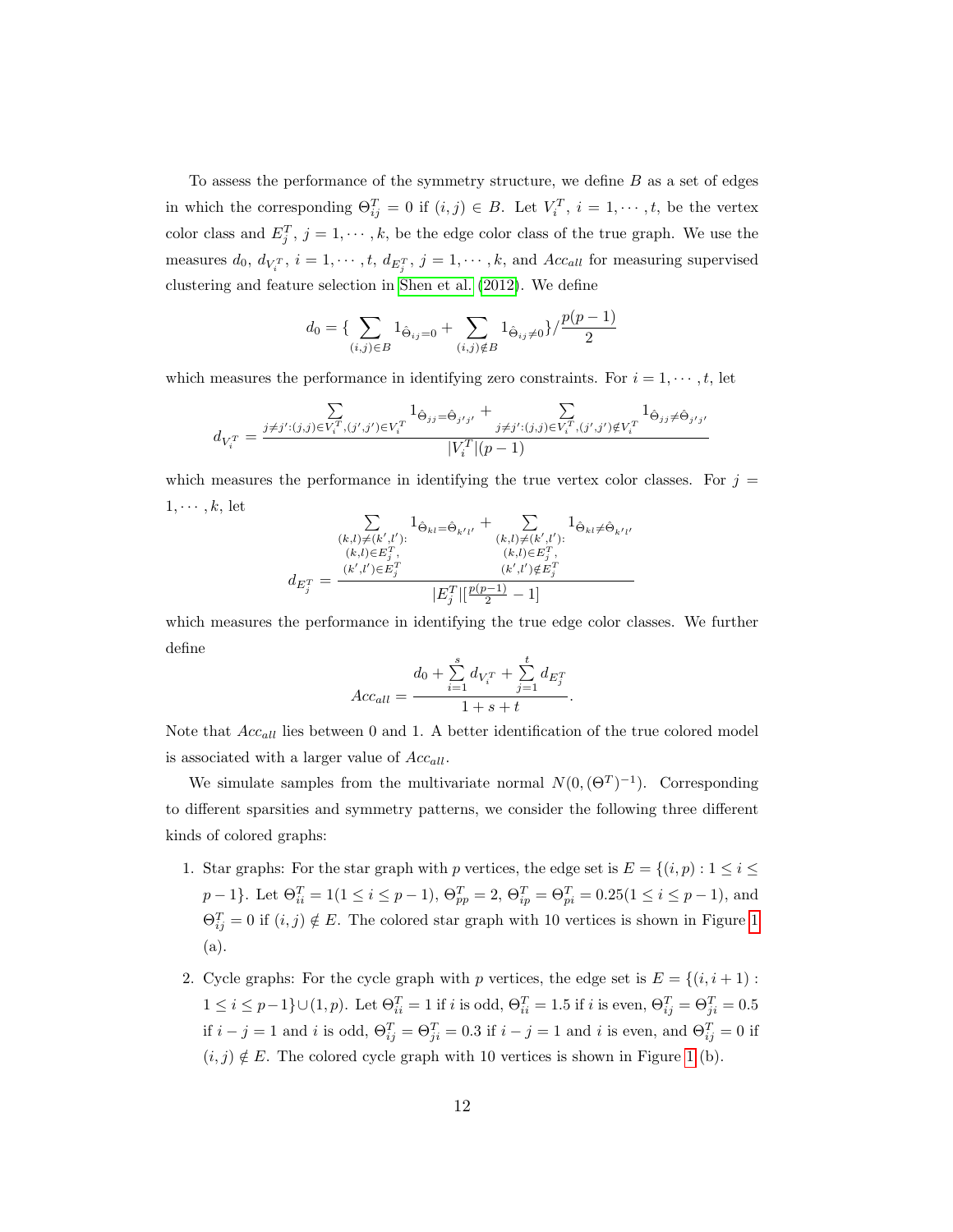3. Grid graphs: For the grid graph with  $p = q * q$  vertices, let  $\Theta_{ii}^T = 3$  if i is odd,  $\Theta_{ii}^T = 5$  if i is even,  $\Theta_{ij}^T = \Theta_{ji}^T = 0.8$  if  $(i, j) \in E$ , and  $\Theta_{ij}^T = 0$  if  $(i, j) \notin E$ . The colored grid graph with  $4 \times 4$  vertices is shown in Figure [1](#page-10-0) (c).

<span id="page-12-0"></span>

| $\boldsymbol{p}$ | $\boldsymbol{n}$ | MSE            | $F_1$ -score   | $d_0$          | $Acc_{all}$    |
|------------------|------------------|----------------|----------------|----------------|----------------|
|                  | 250              | 0.0616(0.0334) | 0.7378(0.2932) | 0.9289(0.0605) | 0.9098(0.0227) |
| 10               | 500              | 0.0361(0.0264) | 0.8964(0.2417) | 0.9731(0.0508) | 0.9924(0.0150) |
|                  | 1000             | 0.0206(0.0051) | 0.9976(0.0116) | 0.9991(0.0044) | 0.9998(0.0011) |
|                  | 250              | 0.2515(0.0726) | 0.6154(0.2783) | 0.9493(0.0263) | 0.9440(0.0103) |
| 20               | 500              | 0.1671(0.0600) | 0.8924(0.1849) | 0.9837(0.0196) | 0.9811(0.0065) |
|                  | 1000             | 0.1232(0.0164) | 0.9924(0.0152) | 0.9985(0.0029) | 0.9995(0.0016) |
|                  | 250              | 0.9684(0.2135) | 0.7934(0.1044) | 0.9776(0.0091) | 0.9145(0.0025) |
| 30               | 500              | 0.9032(0.1221) | 0.9460(0.0301) | 0.9933(0.0036) | 0.9633(0.0014) |
|                  | 1000             | 0.8582(0.0610) | 0.9947(0.0092) | 0.9993(0.0012) | 0.9997(0.0001) |

Table 1: Summary of performance measures for star graphs.

Table 2: Summary of performance measures for cycle graphs.

<span id="page-12-1"></span>

| $\boldsymbol{p}$ | $\,n$ | MSE            | $F_1$ -score   | $d_0$          | $Acc_{all}$    |
|------------------|-------|----------------|----------------|----------------|----------------|
|                  | 250   | 0.0237(0.0097) | 0.9123(0.1276) | 0.9436(0.1152) | 0.9185(0.0243) |
| 10               | 500   | 0.0123(0.0058) | 0.9770(0.0744) | 0.9838(0.0803) | 0.9242(0.0173) |
|                  | 1000  | 0.0072(0.0035) | 0.9962(0.0130) | 0.9982(0.0061) | 0.9471(0.0068) |
| 20               | 250   | 0.0359(0.0094) | 0.9144(0.0541) | 0.9821(0.0111) | 0.8643(0.0024) |
|                  | 500   | 0.0244(0.0063) | 0.9898(0.0178) | 0.9978(0.0037) | 0.8877(0.0071) |
|                  | 1000  | 0.0223(0.0049) | 0.9991(0.0074) | 0.9998(0.0017) | 0.9396(0.0009) |
|                  | 250   | 0.0650(0.0160) | 0.8984(0.0496) | 0.9866(0.0060) | 0.8646(0.0015) |
| 30               | 500   | 0.0575(0.0153) | 0.9833(0.0194) | 0.9977(0.0026) | 0.9279(0.0067) |
|                  | 1000  | 0.0571(0.0130) | 0.9997(0.0023) | 1.0000(0.0003) | 0.9326(0.0066) |

Tables [1,](#page-12-0) [2](#page-12-1) and [3](#page-13-0) report the empirical normalized mean squared error,  $F_1$ -score,  $d_0$ and  $Acc_{all}$ . Their standard errors are give in parentheses across all three colored models.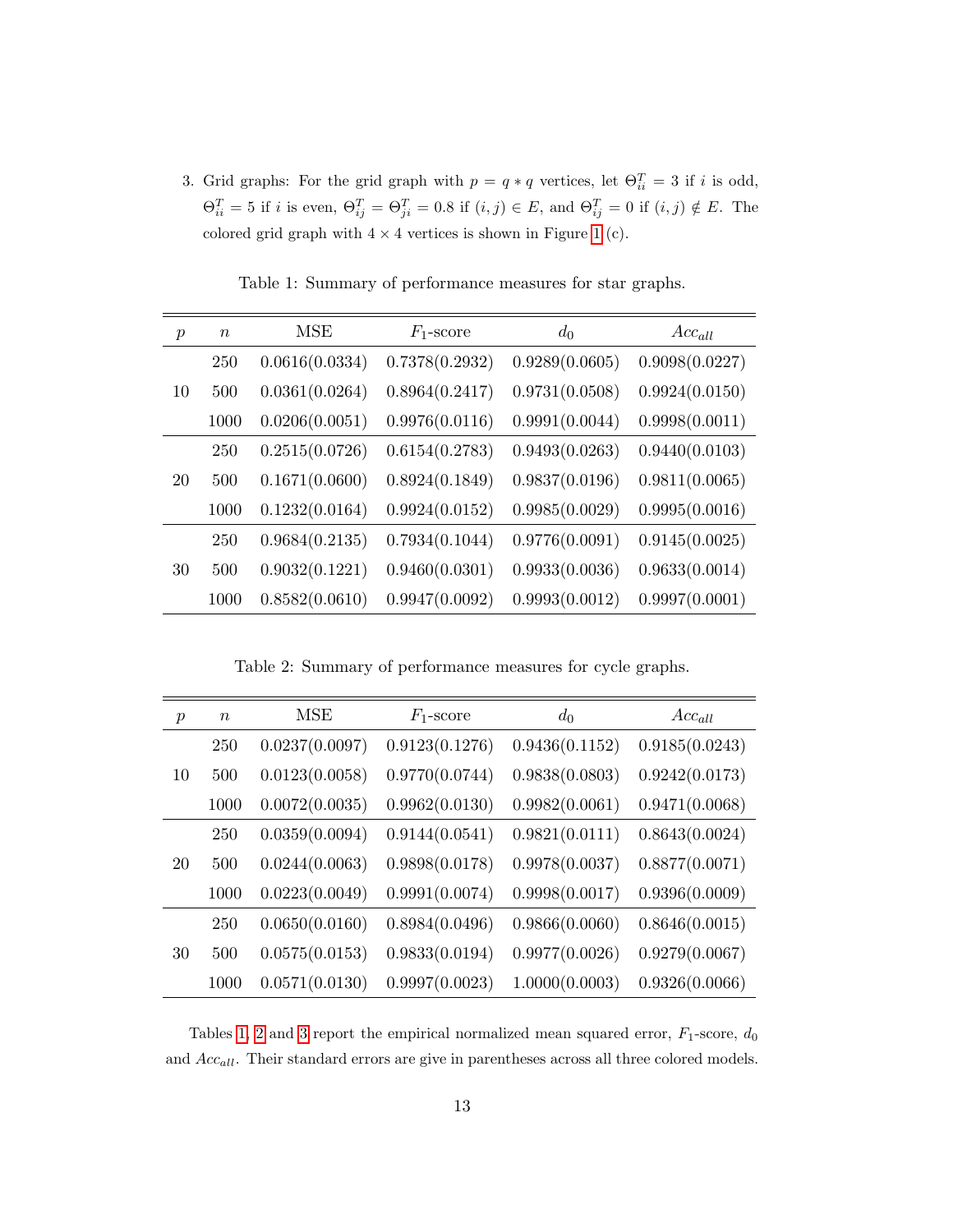<span id="page-13-0"></span>

| $\boldsymbol{p}$ | $\boldsymbol{n}$ | <b>MSE</b>     | $F_1$ -score   | $d_0$          | $Acc_{all}$    |
|------------------|------------------|----------------|----------------|----------------|----------------|
|                  | 250              | 0.0518(0.0362) | 0.6192(0.3756) | 0.8469(0.1200) | 0.8669(0.0307) |
| $3 \times 3$     | 500              | 0.0228(0.0324) | 0.8243(0.3247) | 0.9294(0.1092) | 0.8841(0.0292) |
|                  | 1000             | 0.0038(0.0139) | 0.9765(0.1409) | 0.9911(0.0474) | 0.9978(0.0118) |
|                  | 250              | 0.0550(0.0243) | 0.6514(0.2293) | 0.9026(0.0459) | 0.9158(0.0160) |
| $4 \times 4$     | 500              | 0.0238(0.0252) | 0.8473(0.2313) | 0.9563(0.0484) | 0.9746(0.0122) |
|                  | 1000             | 0.0055(0.0054) | 0.9766(0.0293) | 0.9912(0.0107) | 0.9978(0.0027) |
|                  | 250              | 0.0630(0.0176) | 0.6471(0.1513) | 0.9303(0.0202) | 0.8846(0.0060) |
| $5 \times 5$     | 500              | 0.0292(0.0169) | 0.8489(0.1417) | 0.9673(0.0212) | 0.8563(0.0085) |
|                  | 1000             | 0.0076(0.0042) | 0.9738(0.0186) | 0.9933(0.0046) | 0.9913(0.0014) |

Table 3: Summary of performance measures for grid graphs.

As suggested by Tables 1-3, the penalized composite likelihood method performs well in precision matrix estimation in terms of MSE over underlying star graphs, cycle graphs and grid graphs. The overall accuracy  $Acc_{all}$  takes a relatively high value across all scenarios. It shows our method correctly identifies the conditional relationships and symmetry structures. The overall performance of the penalized composite likelihood is better as the sample size  $n$  increases and worse as the parameter number  $p$  increases.

## 5 Real data analysis

In this section, we apply our model selection method to a real glioblastoma cancer dataset. Glioblastoma multiforme (GBM) is one of the most common and aggressive forms of malignant brain cancer in adults. Despite notable the advances of modern medicine, the overall prognosis for most GBM patients remains extremely poor. The median duration of survival is about one year [\(Ohgaki and Kleihues, 2005\)](#page-19-5). We aim to construct a colored graphical gene regulatory network of GBM patients. Based on colored graphical Gaussian models, a gene regulatory network can be identified directly from the precision matrix [\(Werhli et al., 2006\)](#page-19-6). If two genes have a direct regulatory interaction, the corresponding element of the precision matrix is non zero. The estimated colored graphical model can be used to detect genes that play pivotal roles in the development and progression of cancer. For example, the model can help to detect genes that have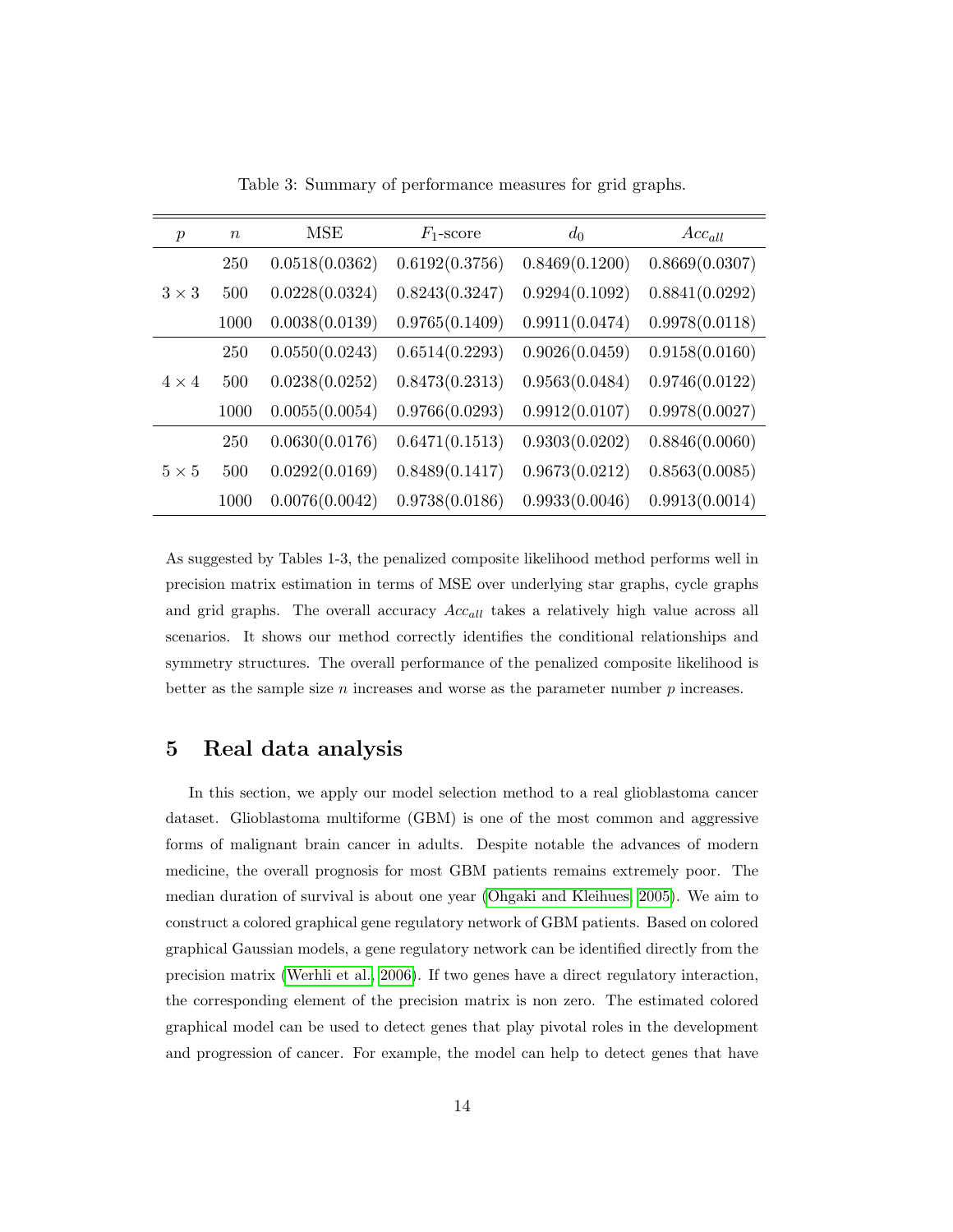interactions with many other genes. Such genes are likely to play a significant role in controlling other genes' expression. In addition, the estimated model can help to identify potential mutated genes that have interactions with other genes vary significantly [\(Mohan et al., 2014\)](#page-18-10).

For the purpose of the current analysis, we consider the publicly available gene expression data set downloaded from The Caner Genome Altas (TCGA) website (https://www. cancer.gov/about-nci/organization/ccg/research/structural-genomics/tcga). The raw gene expression data were generated using the Affymetrix GeneChips technology and normalized by using robust multichip average. We first consider a gene expression dataset that consists of 200 GBM and two normal brain samples [\(Verhaak et al., 2010\)](#page-19-7). We focus on 10 genes shown in Figure [2](#page-15-0) (a), which have been identified to be frequently mutated in glioblastoma. Next, we consider 20 genes which are related to cell signaling pathways and play important roles in cell cycle regulation [\(Gao et al., 2016\)](#page-18-11). These genes are EGFR, PDGFRA, FGFR3, RASGRP3, RRAS, PIK3C2B, PIK3R1, PIK3R3, PIK3IP1, AKTIP, NFIB, CDKN3, CDK4, CDKN1A, CDKN2C, CCND2, CASP1, CASP4, IDH1, FOXM1. The estimated colored graph for the 20 genes is shown in Figure [2](#page-15-0) (b).

Finally, we consider the 840 gene signature which is reported by [Verhaak et al.](#page-19-7) [\(2010\)](#page-19-7). To reduce the dimensionality of our analysis, we randomly select 50 genes from the 840 gene expressions of the 173 core samples. In our experiment, we choose the optimal set of parameters by minimizing the  $BIC<sub>c</sub>$  score. In the high-dimensional colored graphical models where  $p$  is extremely large, calculation of  $BIC_c$  values over a four dimensional grid for all  $\lambda_1$ ,  $\lambda_2$ ,  $\lambda_3$  and  $\tau$  may be computationally expensive. Following [Danaher et al.](#page-17-6) [\(2014\)](#page-17-6), we suggest a dense search over  $\lambda_1$ ,  $\lambda_2$ ,  $\lambda_3$  and  $\tau$ . In particular, we let  $\lambda_2$ ,  $\lambda_3$  and  $\tau$  be fixed at small values and conduct a line search over  $\lambda_1$ . With tuned  $\lambda_1$  and small values of  $\lambda_3$  and  $\tau$ , we conduct a line search over  $\lambda_2$ . The dense searches for  $\lambda_3$  and  $\tau$ are the same. The estimated colored graph for the random 50 genes is shown in Figure [3.](#page-16-0)

## 6 Final remarks

In this study, we propose an estimation procedure based on composite likelihood for colored graphical models. The precision matrix estimation procedure is constructed by  $L_1$  penalty functions and nonconvex optimization methods. The penalized composite maximum likelihood approach offers a flexible method to estimate the underlying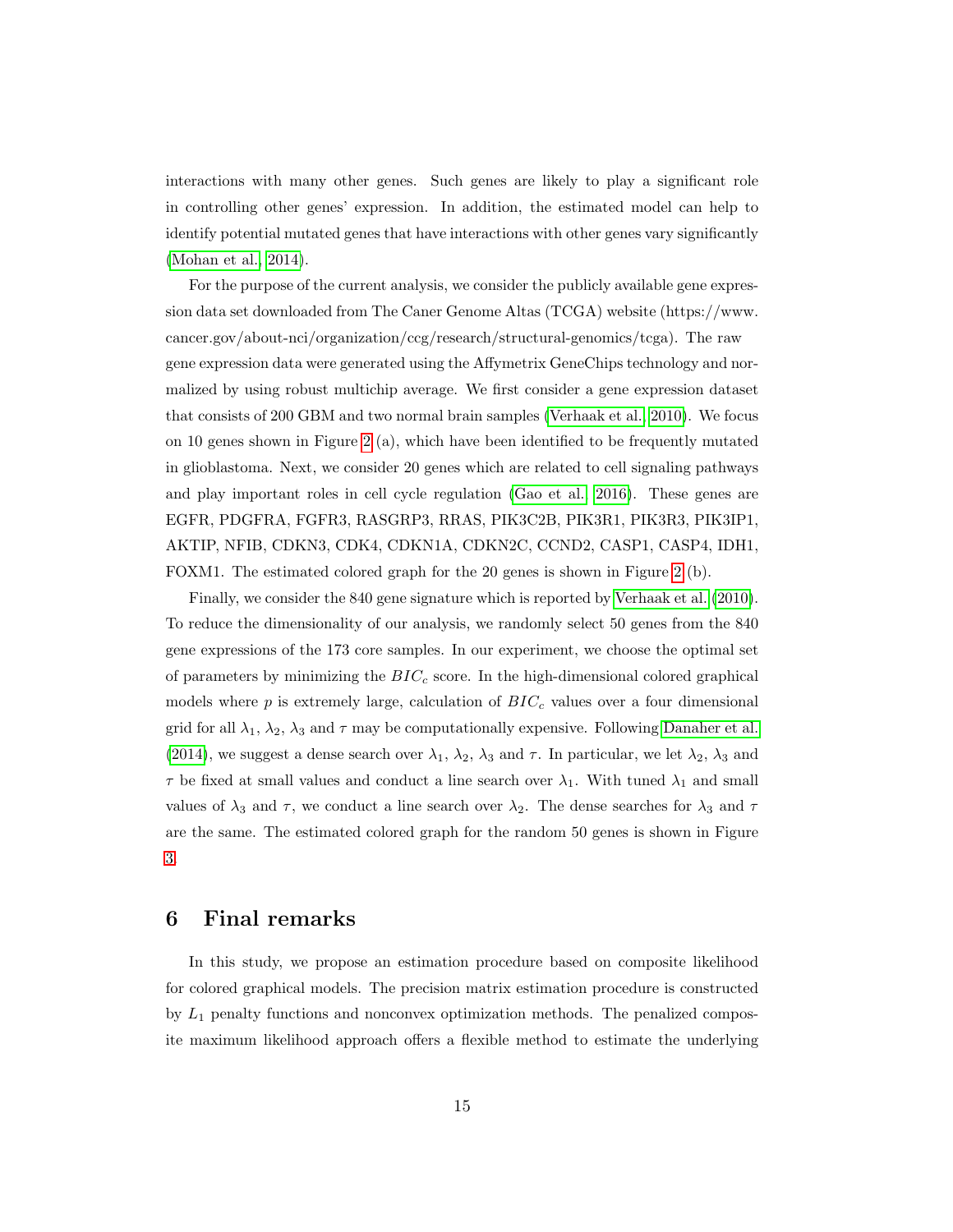<span id="page-15-0"></span>

Figure 2: Estimated gene networks from our model selection method applied to the glioblastoma cancer data. In each network, color classes with a single element are displayed in gamboge. (a) 10 genes; (b) 20 genes.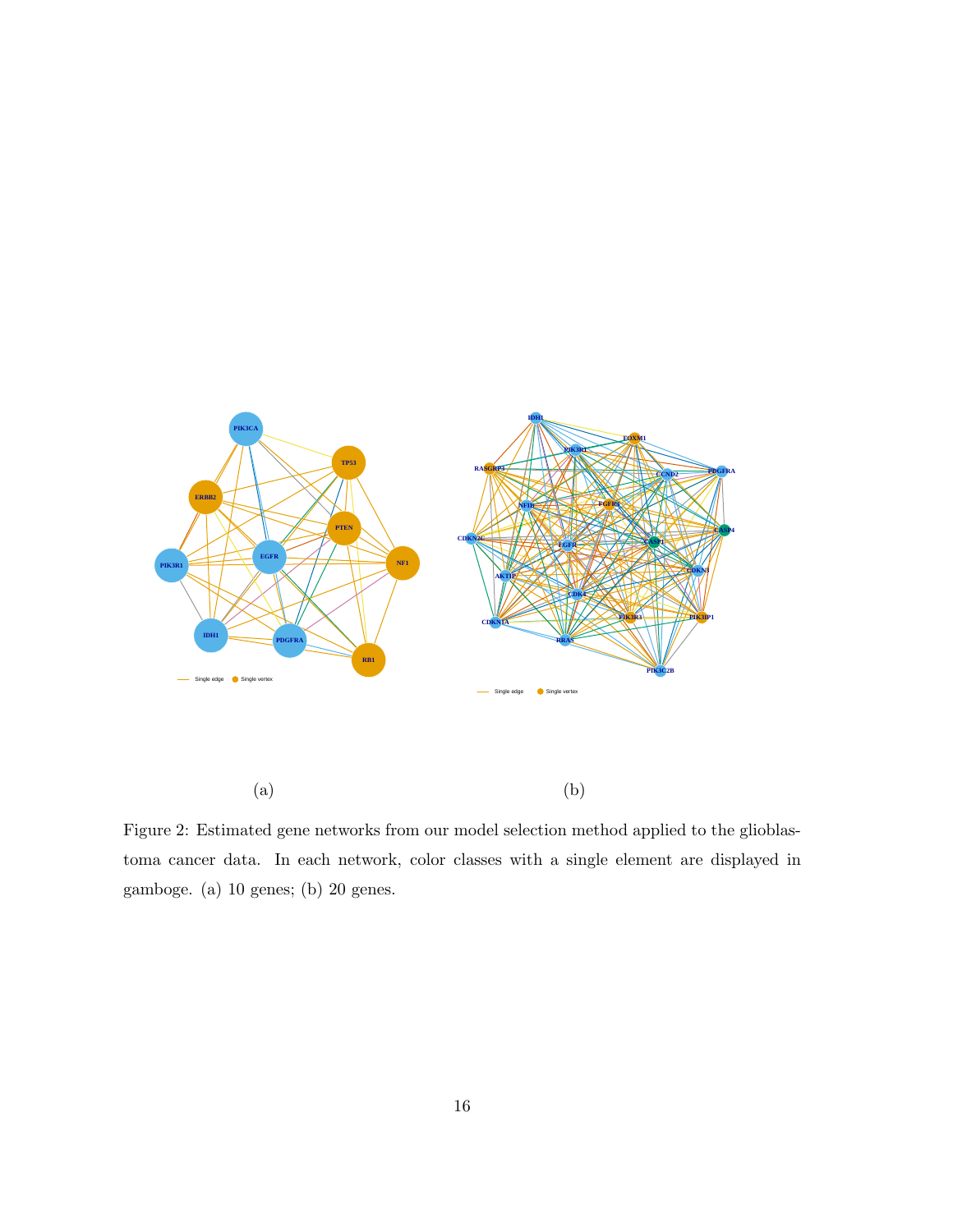<span id="page-16-0"></span>

Figure 3: Estimated gene networks corresponding to 50 random genes from our model selection method applied to the glioblastoma cancer data. Color classes with a single element are displayed in gamboge.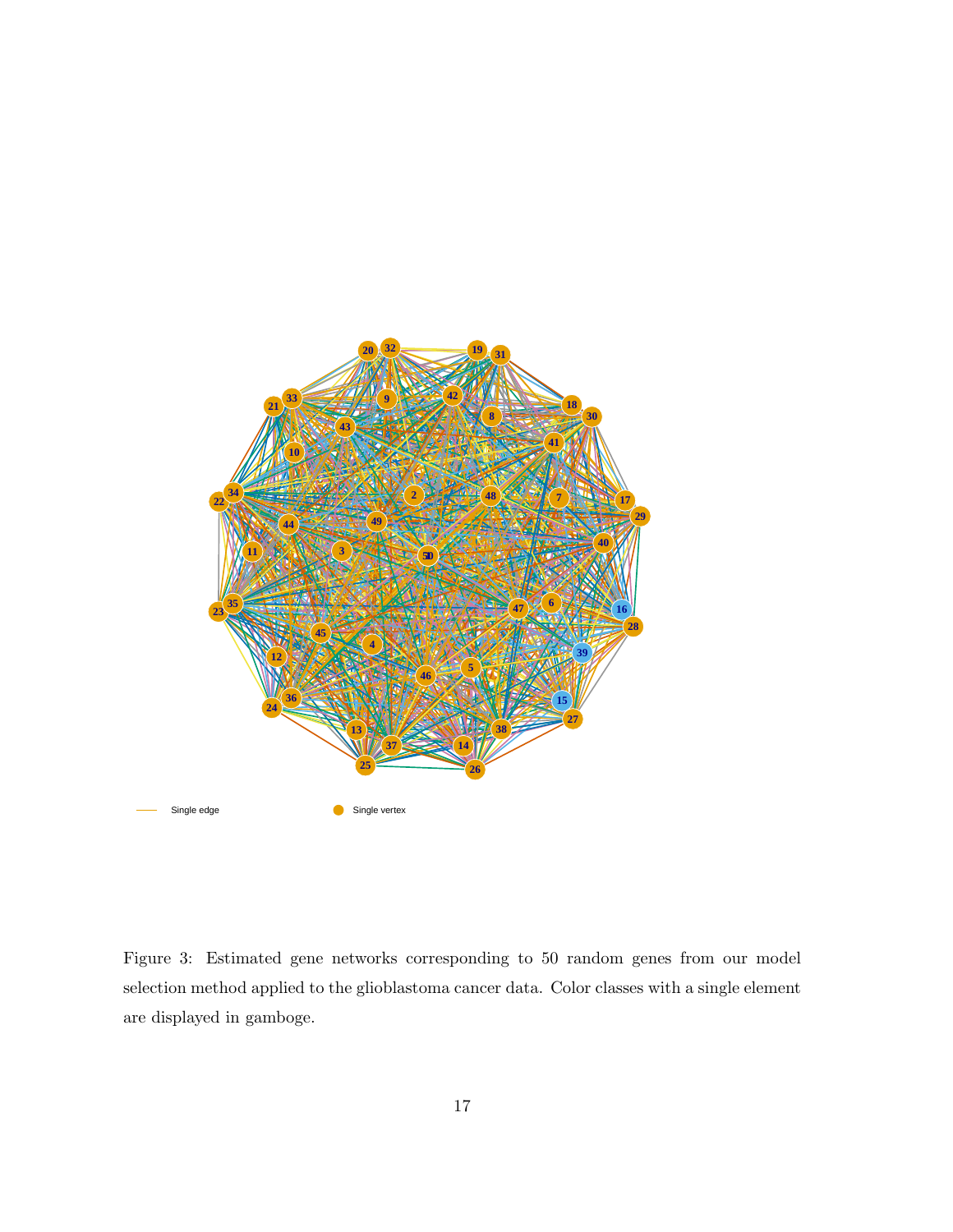dependency structure and the symmetry structure. Empirical results suggest that our regularization method works efficiently for the precision matrix estimation.

The precision matrix estimation scheme based on composite likelihood includes various statistical techniques such as regularization analysis, multivariate analysis and optimization analysis. Future research topic would be extend our method to a wide variety of parameter estimation problems such as estimating parameters in hierarchical discrete loglinear models or estimating the covariance matrix in multiple undirected graphical models.

Another important topic to investigate is the asymptotic properties of the penalized regularization method. In our numerical examples in Section 4, the MSE of the estimate approaches 0 as n increases. In fact, [Shen et al.](#page-19-3)  $(2012)$  showed that the coefficient estimate goes to 0 as  $n \to \infty$  in linear regression. It is worth considering such asymptotic behaviour for colored graphical Gaussian models.

# References

- <span id="page-17-3"></span>An, L. T. H. and Tao, P. D. (1997). Solving a class of linearly constrained indefinite quadratic problems by DC algorithms. Journal of Global Optimization, 11(3):253–285.
- <span id="page-17-5"></span>Brent, R. P. (1973). Algorithms for Minimization without Derivatives. Englewood Cliffs, N.J.: Prentice-Hall.
- <span id="page-17-6"></span>Danaher, P., Wang, P., and Witten, D. M. (2014). The joint graphical lasso for inverse covariance estimation across multiple classes. Journal of the Royal Statistical Society: Series B (Statistical Methodology), 76(2):373–397.
- <span id="page-17-0"></span>Dobra, A., Hans, C., Jones, B., Nevins, J. R., Yao, G., and West, M. (2004). Sparse graphical models for exploring gene expression data. Journal of Multivariate Analysis, 90(1):196–212.
- <span id="page-17-1"></span>Fan, J., Zhang, J., and Yu, K. (2012). Vast portfolio selection with gross-exposure constraints. Journal of the American Statistical Association, 107(498):592–606.
- <span id="page-17-2"></span>Fieuws, S. and Verbeke, G. (2006). Pairwise fitting of mixed models for the joint modeling of multivariate longitudinal profiles. Biometrics, 62(2):424–431.
- <span id="page-17-4"></span>Fortin, M. and Glowinski, R. (1983). Augmented Lagrangian Methods: Applications to the Numerical Solution of Boundary-value Problems. Amsterdam: North-Holland.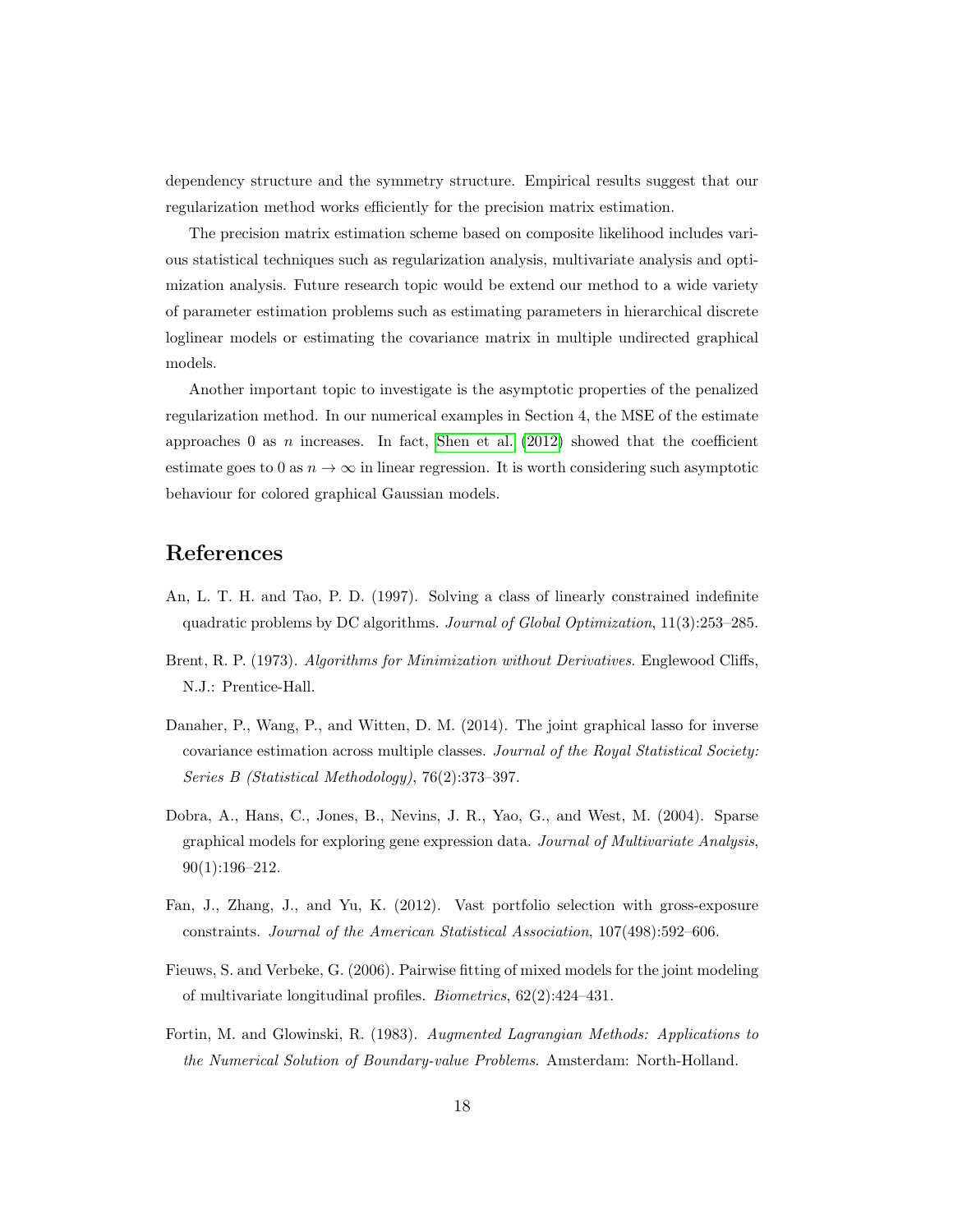- <span id="page-18-11"></span>Gao, C., Zhu, Y., Shen, X., and Pan, W. (2016). Estimation of multiple networks in Gaussian mixture models. Electronic Journal of Statistics, 10:1133–1154.
- <span id="page-18-6"></span>Gao, X. and Massam, H. (2015). Estimation of symmetry-constrained Gaussian graphical models: application to clustered dense networks. Journal of Computational and Graphical Statistics, 24(4):909–929.
- <span id="page-18-7"></span>Gao, X. and Song, P. X.-K. (2010). Composite likelihood Bayesian information criteria for model selection in high-dimensional data. Journal of the American Statistical Association, 105(492):1531–1540.
- <span id="page-18-2"></span>Højsgaard, S. and Lauritzen, S. L. (2008). Graphical Gaussian models with edge and vertex symmetries. Journal of the Royal Statistical Society: Series B (Statistical Methodology), 70(5):1005–1027.
- <span id="page-18-3"></span>Larribe, F. and Fearnhead, P. (2011). On composite likelihoods in statistical genetics. Statistica Sinica, 21:43–69.
- <span id="page-18-0"></span>Lauritzen, S. L. (1996). Graphical Models. Oxford, U.K.: Oxford University Press.
- <span id="page-18-4"></span>Lindsay, B. G. (1988). Composite likelihood methods. Contemporary Mathematics, 80(1):221–239.
- <span id="page-18-5"></span>Mardia, K. V., Kent, J. T., and Bibby, J. M. (1979). *Multivariate Analysis*. New York: Academic Press.
- <span id="page-18-8"></span>Meng, Z., Wei, D., Wiesel, A., and Hero, A. O. (2014). Marginal likelihoods for distributed parameter estimation of Gaussian graphical models. IEEE Transactions on Signal Processing, 62(20):5425–5438.
- <span id="page-18-9"></span>Mohammadi, A. and Wit, E. C. (2015). Bayesian structure learning in sparse Gaussian graphical models. Bayesian Analysis, 10(1):109–138.
- <span id="page-18-10"></span>Mohan, K., London, P., Fazel, M., Witten, D., and Lee, S.-I. (2014). Node-based learning of multiple Gaussian graphical models. The Journal of Machine Learning Research, 15(1):445–488.
- <span id="page-18-1"></span>Newman, M. E. (2003). The structure and function of complex networks. SIAM Review, 45(2):167–256.